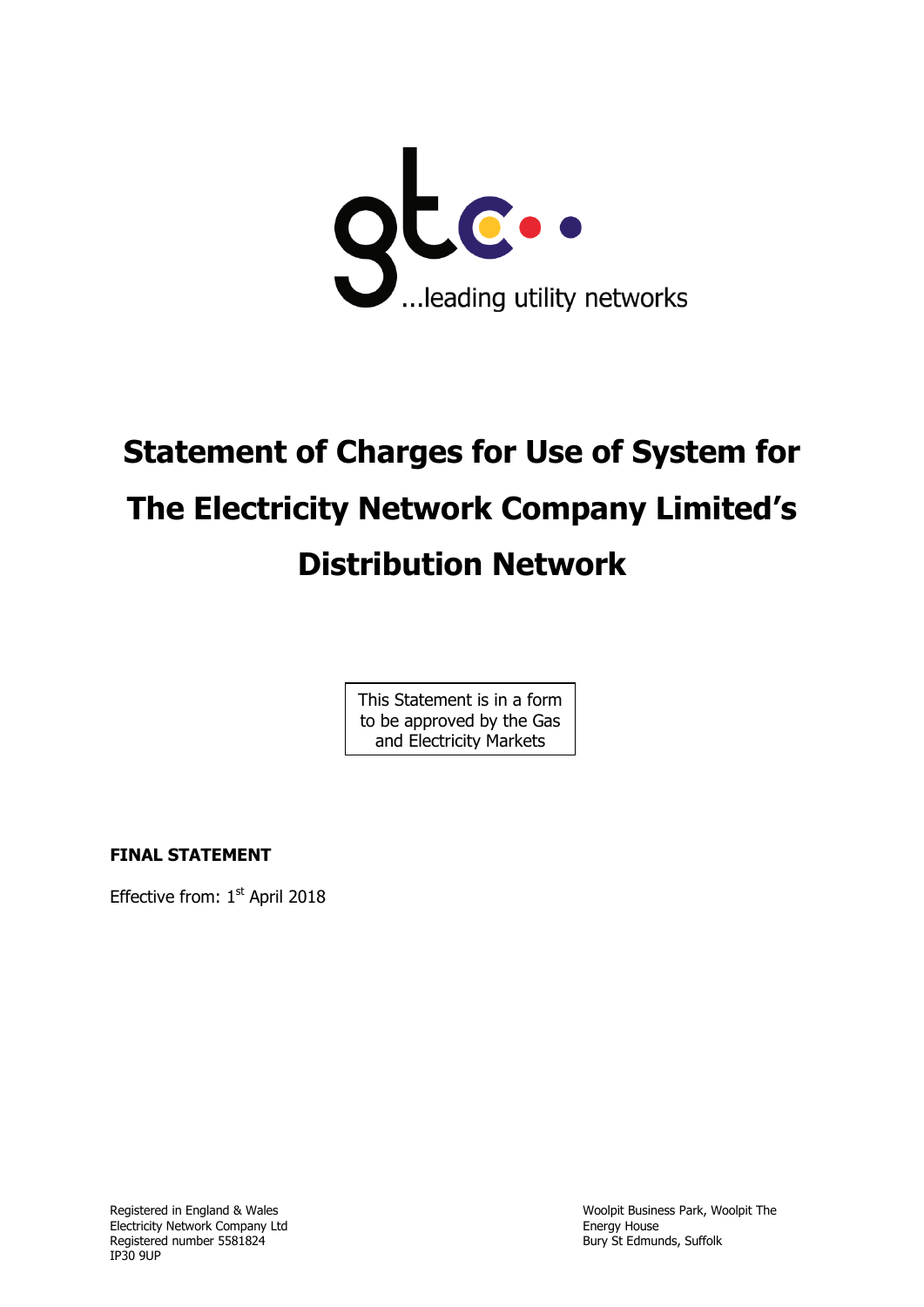## **Version Control**

| <b>Version</b> | <b>Date</b>       | <b>Reason for revision</b>    |
|----------------|-------------------|-------------------------------|
|                | <b>April 2013</b> | Issued                        |
|                | February 2015     | Document reviewed and updated |
|                | January 2017      | Document reviewed and updated |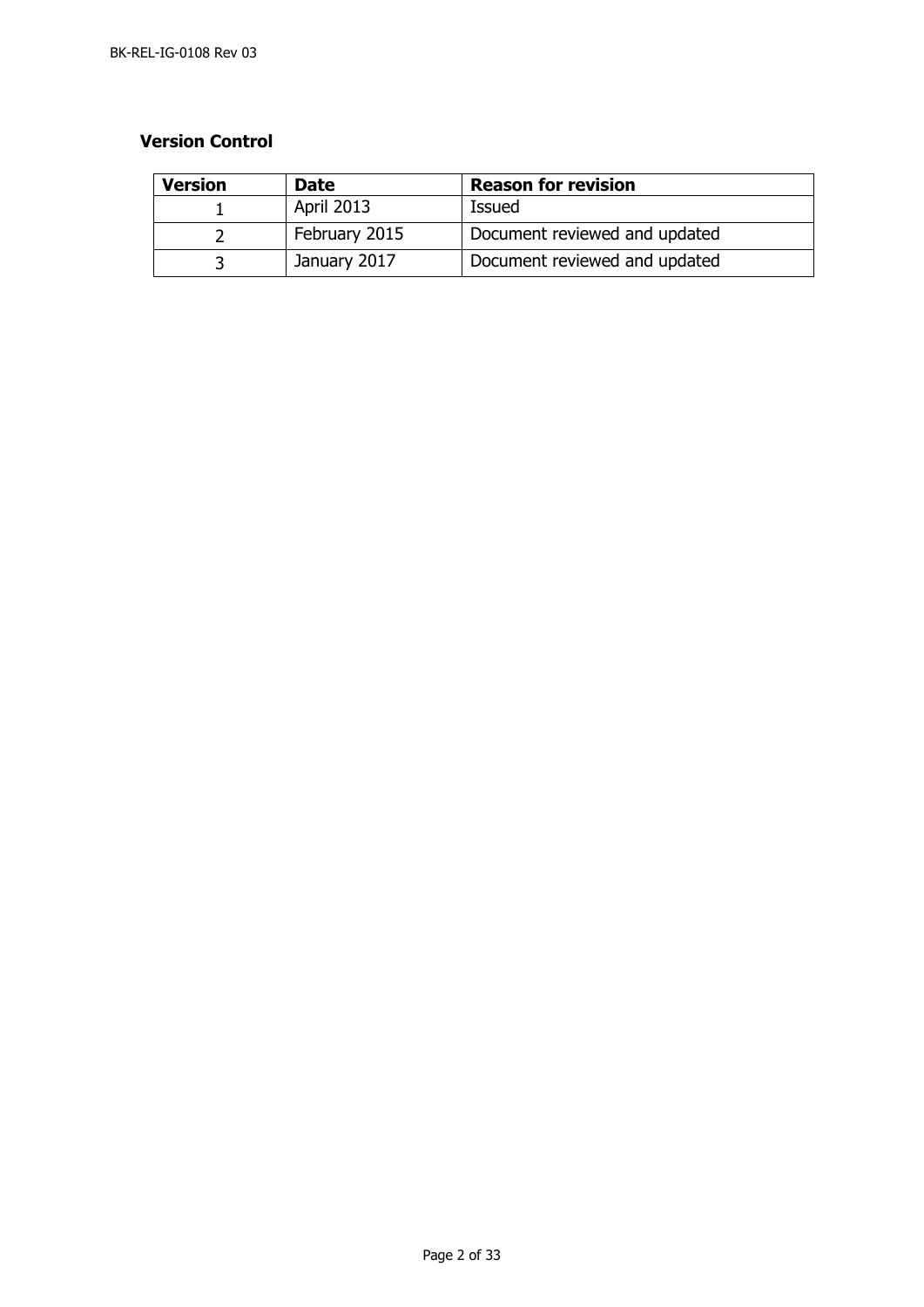# **CONTENTS**

| 1. |                                                            |  |
|----|------------------------------------------------------------|--|
|    |                                                            |  |
|    |                                                            |  |
| 2. |                                                            |  |
|    |                                                            |  |
|    |                                                            |  |
|    |                                                            |  |
|    |                                                            |  |
|    |                                                            |  |
|    |                                                            |  |
|    |                                                            |  |
|    |                                                            |  |
|    |                                                            |  |
|    |                                                            |  |
|    |                                                            |  |
|    |                                                            |  |
|    |                                                            |  |
|    |                                                            |  |
|    |                                                            |  |
|    |                                                            |  |
|    |                                                            |  |
|    |                                                            |  |
|    |                                                            |  |
|    |                                                            |  |
|    |                                                            |  |
|    |                                                            |  |
|    |                                                            |  |
|    |                                                            |  |
|    |                                                            |  |
|    |                                                            |  |
| 3. | SCHEDULE OF CHARGES FOR USE OF THE DISTRIBUTION SYSTEM  18 |  |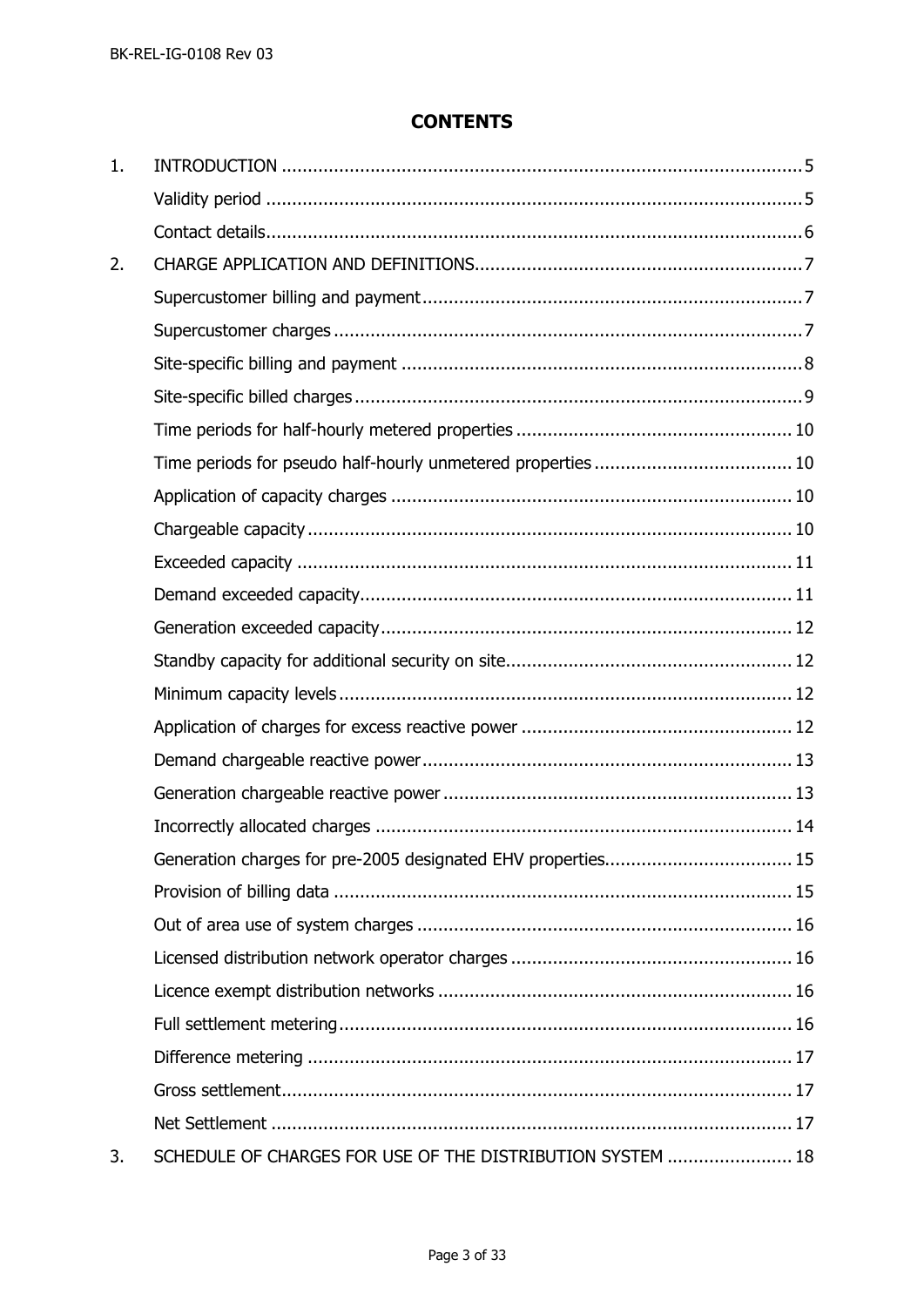| 4. |                                                                                                                                                                  |
|----|------------------------------------------------------------------------------------------------------------------------------------------------------------------|
|    |                                                                                                                                                                  |
|    |                                                                                                                                                                  |
|    |                                                                                                                                                                  |
| 5. |                                                                                                                                                                  |
|    |                                                                                                                                                                  |
|    |                                                                                                                                                                  |
|    |                                                                                                                                                                  |
|    |                                                                                                                                                                  |
| 6. |                                                                                                                                                                  |
| 7. |                                                                                                                                                                  |
| 8. | CHARGES FOR ELECTRICAL PLANT PROVIDED ANCILLARY TO THE GRANT OF USE OF                                                                                           |
|    |                                                                                                                                                                  |
|    |                                                                                                                                                                  |
|    |                                                                                                                                                                  |
|    |                                                                                                                                                                  |
|    |                                                                                                                                                                  |
|    |                                                                                                                                                                  |
|    |                                                                                                                                                                  |
|    |                                                                                                                                                                  |
|    | ANNEX 1 - Schedule Of Charges for use of the Distribution System by LV and HV Designated                                                                         |
|    | ANNEX 2 - Schedule Of Charges for use of the Distribution System by Designated EHV<br>Properties (including LDNOs with Designated EHV Properties/End-Users).  33 |
|    | ANNEX 3 - Schedule Of Charges for use of the Distribution System to Preserved/Additional                                                                         |
|    |                                                                                                                                                                  |
|    |                                                                                                                                                                  |
|    |                                                                                                                                                                  |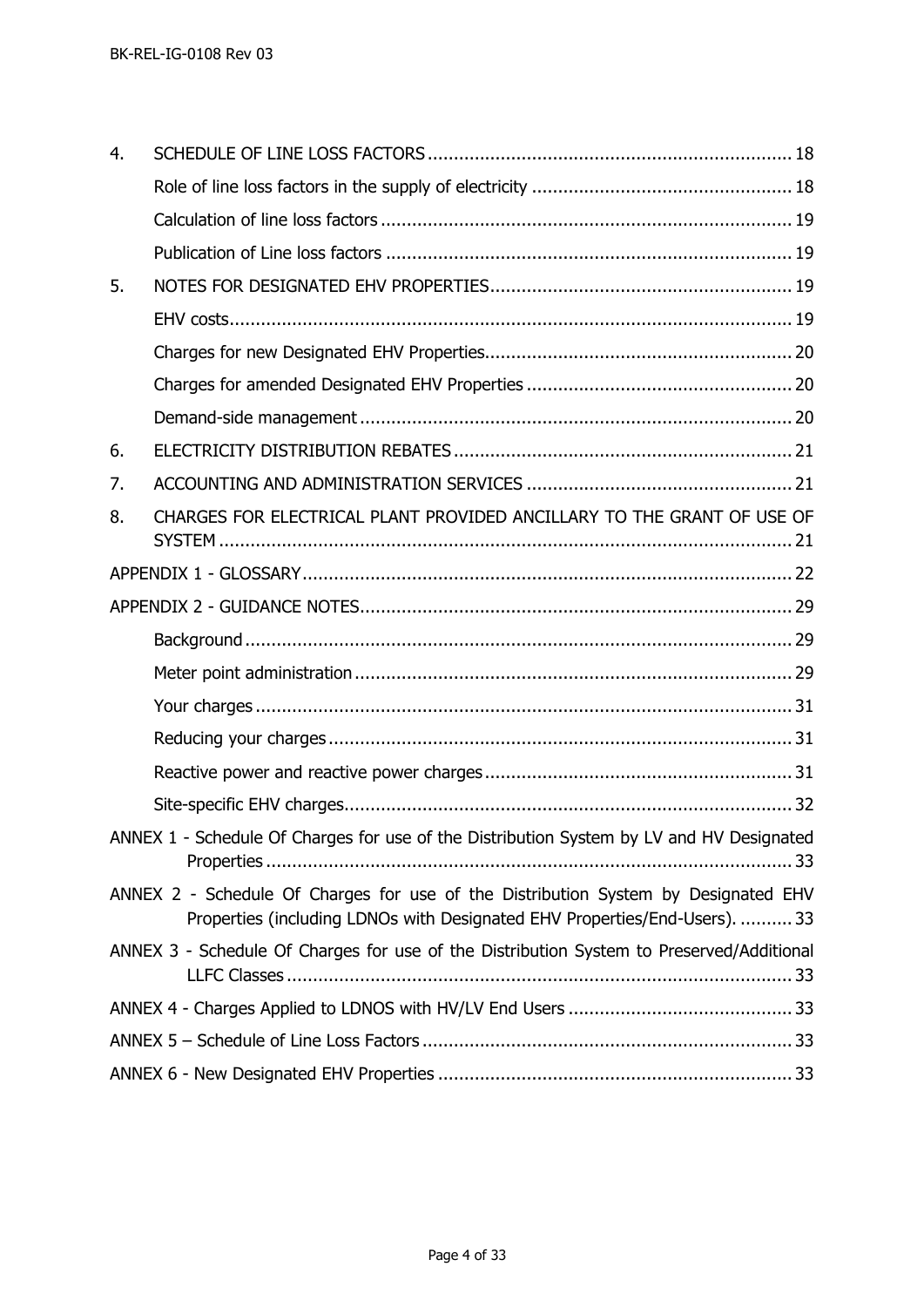# <span id="page-4-0"></span>**1. INTRODUCTION**

This statement tells you about our charges and the reasons behind them. It has been prepared consistent with Standard Licence Condition 14 of our Electricity Distribution Licence. The main purpose of this statement is to provide our schedule of charges<sup>1</sup> for the use of our Distribution System and to provide the schedule of adjustment factors<sup>2</sup> that should be applied in Settlement to account for losses from the Distribution System. We have also included guidance notes in Appendix 2 to help improve your understanding of the charges we apply.

Within this statement we use terms such as 'Users' and 'Customers' as well as other terms which are identified with initial capitalisation. These terms are defined in the glossary.

The charges in this statement replicate those published by the DNOs where the latter have been calculated using the Common Distribution Charging Methodology (CDCM) for Low Voltage and High Voltage (LV and HV) Designated Properties. Charges for any Designated EHV Properties connected to the ENC network will be calculated using the ENC EHV Charging Methodology. At the date of publication ENC has no Designated EHV properties.

Separate charges are calculated depending on the characteristics of the connection and whether the use of the Distribution System is for demand or generation purposes. Where a generation connection is seen to support the Distribution System the charges will be negative and the Supplier will receive credits for exported energy.

The application of charges to premises can usually be referenced using the Charge Code contained in the charge tables. The Charge Code is applied by reference to the combination of the LLFC, PC and SSC attached to a supply point. Further information on how to identify and calculate the charge that will apply for your premise is provided in the guidance notes in Appendix 2.

All charges in this statement are shown **exclusive** of VAT. Invoices will include VAT at the applicable rate.

The annexes that form part of this statement are also available in spreadsheet format. This spreadsheet contains supplementary information used for charging purposes and a simple model to assist you to calculate charges. This spreadsheet can be downloaded from [http://www.gtc-uk.co.uk/about-us/our-regulated-businesses.](http://www.gtc-uk.co.uk/about-us/our-regulated-businesses)

# <span id="page-4-1"></span>**Validity period**

 $\overline{a}$ 

This charging statement is valid for services provided from the effective date stated on the front of the statement and remains valid until updated by a revised version or superseded by a statement with a later effective date.

 $<sup>1</sup>$  Charges can be positive or negative.</sup>

<sup>&</sup>lt;sup>2</sup> Also known as Loss Adjustment Factors or Line Loss Factors.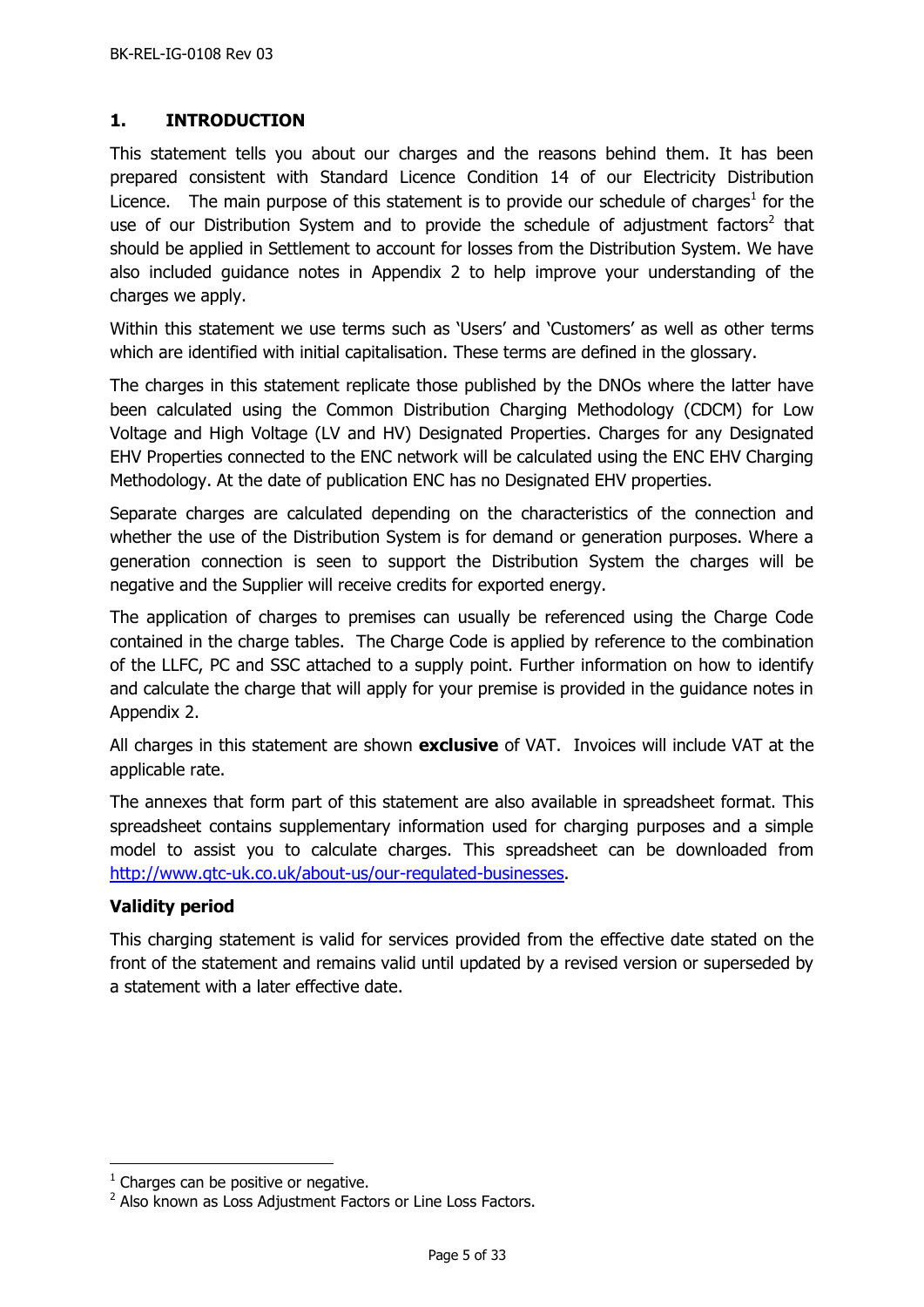When using this charging statement care should be taken to ensure that the statement or statements covering the period that is of interest are used.

Notice of any revision to the statement will be provided to Users of our Distribution System. The latest statements can be downloaded from [http://www.gtc-uk.co.uk/about-us/our](http://www.gtc-uk.co.uk/about-us/our-regulated-businesses)[regulated-businesses.](http://www.gtc-uk.co.uk/about-us/our-regulated-businesses)

## <span id="page-5-0"></span>**Contact details**

If you have any questions about this statement please initially contact us at this address:

Regulation **GTC** Energy House Woolpit Business Park Woolpit Bury St Edmunds IP30 9UP [regulatory@gtc-uk.co.uk](mailto:regulatory@gtc-uk.co.uk) 01359 243251

<span id="page-5-1"></span>All enquiries regarding tariffs should be addressed to:

Finance Revenue GTC Energy House Woolpit Business Park Woolpit Bury St Edmunds IP30 9UP [Finance.Revenue@gtc-uk.co.uk](mailto:Finance.Revenue@gtc-uk.co.uk)

All enquiries regarding connection agreements and changes to maximum capacities should be addressed to:

> MPAN Requests GTC Energy House Woolpit Business Park Woolpit Bury St Edmunds IP30 9UP [MPAN.Requests@gtc-uk.co.uk](file:///C:/Users/neil.brinkley/AppData/Local/Microsoft/Windows/INetCache/Content.Outlook/G1I01KIK/MPAN.Requests@gtc-uk.co.uk)

For all other queries please initially contact our general enquiries telephone number: 01359 240363 lines are open 08:00 - 17:00 Monday to Friday.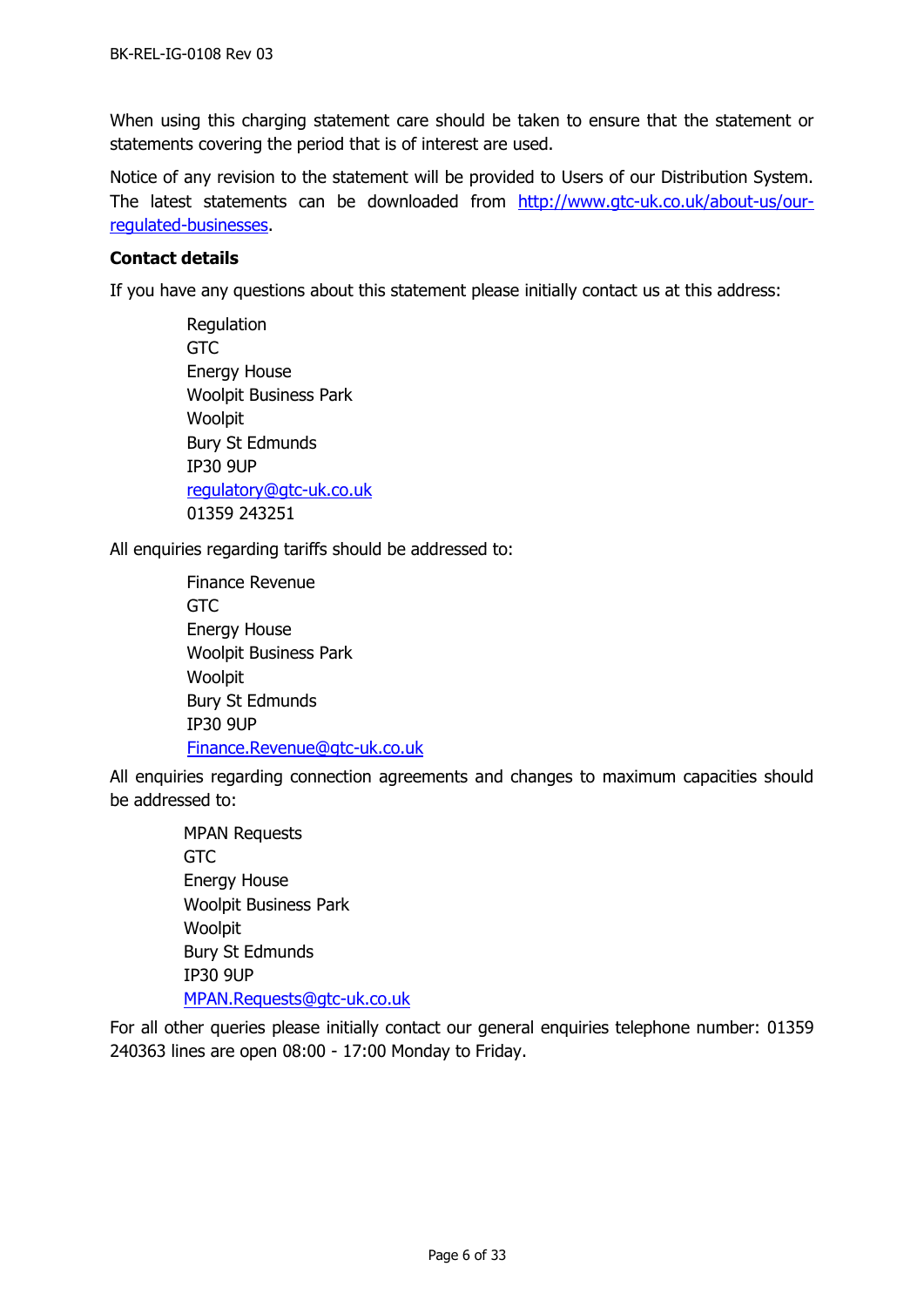## <span id="page-6-0"></span>**1. CHARGE APPLICATION AND DEFINITIONS**

The following section details how the charges in this statement are applied and billed to Users of our Distribution System.

We utilise two billing approaches depending on the type of metering data received. The 'Supercustomer' approach is used for Non-Half-Hourly (NHH) metered, NHH unmetered, Half-Hourly (HH) metered premises with whole current metering systems and all domestic premises. The 'Site-specific' approach is used for non-domestic Current Transformer (CT) metered premises or pseudo HH unmetered premises.

Typically NHH metered or HH metered premises with whole current Metering Systems are domestic and small businesses; Premises with non-domestic CT Metering Systems are generally larger businesses or industrial sites; and unmetered premises are normally streetlights.

## <span id="page-6-1"></span>**Supercustomer billing and payment**

Supercustomer billing and payment applies to Meter Point Administration Number (MPAN)s registered as NHH metered, NHH unmetered or aggregated HH metered. The Supercustomer approach makes use of aggregated data obtained from Suppliers using the 'Non Half Hourly Distribution Use of System (DUoS) Report' data flow.

Invoices are calculated on a periodic basis and sent to each User for whom we transport electricity through our Distribution System. Invoices are reconciled over a period of approximately 14 months to reflect later and more accurate consumption figures.

The charges are applied on the basis of the combination of LLFC, PC and SSC assigned to a Meter Point Administration Number (MPAN), and the units consumed within the time periods specified in this statement. These time periods may not necessarily be the same as those indicated by the Time Pattern Regimes (TPRs) assigned to the Standard Settlement Configuration (SSC). All LLFCs are assigned at our sole discretion, based on the tariff application rules set out in the appropriate charging methodology or elsewhere in this statement. Please refer to the section "Incorrectly Allocated Charges" if you believe the allocated combination or tariff is incorrect.

#### <span id="page-6-2"></span>**Supercustomer charges**

Supercustomer charges include the following components:

- a fixed charge pence/MPAN/day; there will be only one fixed charge applied to each MPAN; and
- unit charges, pence/kWh; more than one unit charge may apply depending on the type of tariff for which the MPAN is registered.

Users who supply electricity to a Customer whose MPAN is registered as Measurement Class A, B, F or G will be allocated the relevant charge structure set out in Annex 1.

Measurement Class A charges apply to Exit/Entry Points where NHH metering is used for Settlement.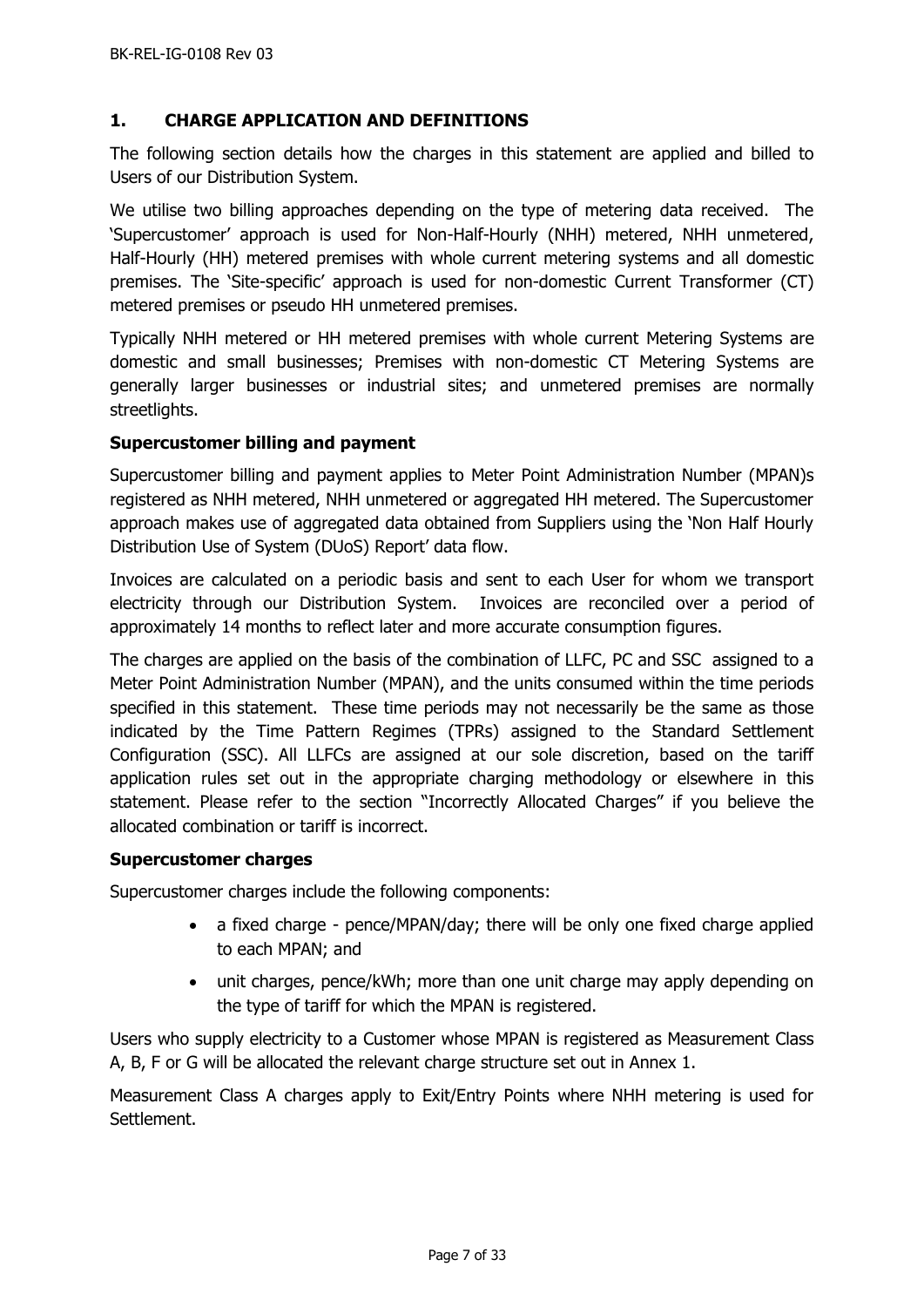Measurement Class B charges apply to Exit Points deemed to be suitable as Unmetered Supplies as permitted in the Electricity (Unmetered Supply) Regulations 2001<sup>3</sup> and where operated in accordance with Balancing and Settlement Code (BSC) procedure 520<sup>4</sup>.

Measurement Class F charges apply to Exit/Entry Points at domestic premises where HH metering is used for Settlement

1.1. Measurement Class G charges apply to Exit/Entry Points at non-domestic premises with whole current metering systems where HH metering data is used for Settlement.

Identification of the appropriate charge can be made by cross-reference to the ENC charge code.

Valid Settlement PC/SSC/Meter Timeswitch Code (MTC) combinations for LLFCs where the Metering System is Measurement Class A and B are detailed in Market Domain Data (MDD).

Where an MPAN has an invalid Settlement combination, the 'Domestic Unrestricted' fixed and unit charges will be applied as default until the invalid combination is corrected. Where there are multiple SSC/TPR combinations, the default 'Domestic Unrestricted' fixed and unit charges will be applied for each invalid SSC/TPR combination.

The time periods for unit charges where the Metering System is Measurement Class A and B are as specified by the SSC. To determine the appropriate charge rate for each SSC/TPR a lookup table is provided in the spread sheet that accompanies this statement<sup>5</sup>.

The time periods for unit charges where the Metering System is Measurement Class F and G are set out in the table 'Time Bands for Half Hourly Metered Properties' in Annex 1.

The 'Domestic Off-Peak' and 'Small Non-Domestic Off-Peak' charges are additional to either an unrestricted or a two-rate charge.

# <span id="page-7-0"></span>**Site-specific billing and payment**

Site-specific billing and payment applies to Measurement Class C, D and E Metering Systems. The site-specific billing and payment approach to Use of System (UoS) billing makes use of HH metering data at premises level received through Settlement.

PAGE **8**

<sup>-</sup> $3$  The Electricity (Unmetered Supply) Regulations 2001 available from <http://www.legislation.gov.uk/uksi/2001/3263/made>

<sup>&</sup>lt;sup>4</sup> Balancing and Settlement Code Procedures on unmetered supplies are available from <https://www.elexon.co.uk/bsc-related-documents/related-documents/bscps/>

<sup>&</sup>lt;sup>5</sup> Electricity Network Company - Schedule of Charges and Other Tables Final 2017-18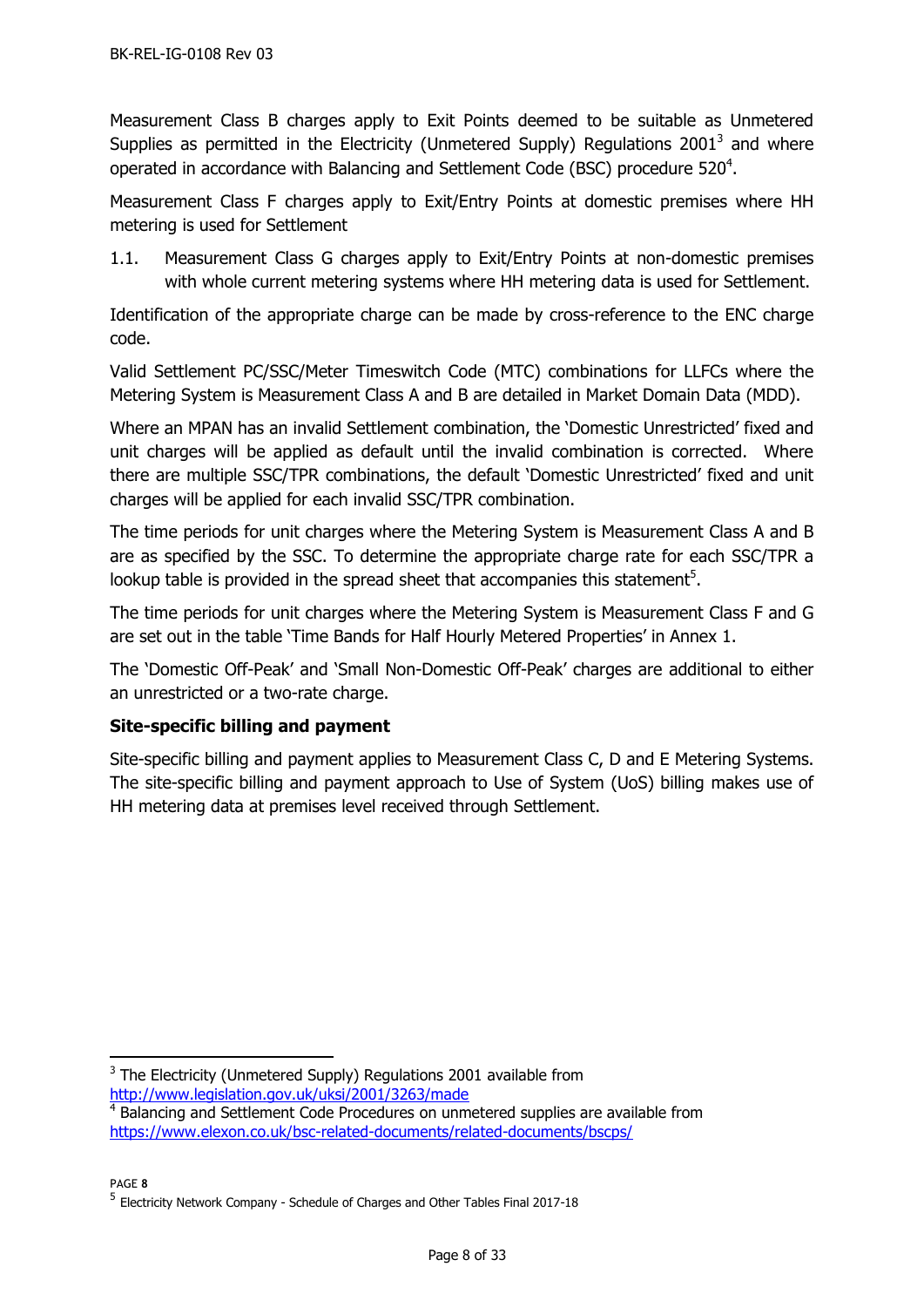Invoices are calculated on a periodic basis and sent to each User for whom we transport electricity through our Distribution System. Where an account is based on estimated data, the account shall be subject to any adjustment that may be necessary following the receipt of actual data from the User.

The charges are applied on the basis of the LLFC, PC and SSC assigned to the MPAN (or the Meter System Identifier (MSID) for Central Volume Allocation (CVA) sites), and the units consumed within the time periods specified in this statement.

All LLFCs/GSP groups are assigned at our sole discretion based on the tariff application rules set out in the appropriate charging methodology or elsewhere in this statement. Please refer to the section "Incorrectly Allocated Charges" if you believe the allocated LLFC/GSP group is incorrect. Where an incorrectly applied LLFC or GSP group is identified, we may at our sole discretion apply the correct LLFC/GSP group and/or charges.

## <span id="page-8-0"></span>**Site-specific billed charges**

Site-specific billed charges may include the following components:

- a fixed charge pence/MPAN/day or pence/MSID/day;
- a capacity charge, pence/kVA/day, for Maximum Import Capacity (MIC) and/or Maximum Export Capacity (MEC);
- an excess capacity charge, pence/kVA/day, if a site exceeds its MIC and/or MEC;
- unit charges, pence/kWh, more than one unit charge may be applied; and
- an excess reactive power charge, pence/kVArh, for each unit in excess of the reactive charge threshold.

Users who wish to supply electricity to customers whose metering system is Measurement Class C, D or E or is settled via CVA will be allocated the relevant charge structure dependent upon the voltage and location of the Metering Point.

Measurement Class C, E or CVA charges apply to Exit/Entry Points where HH metering data is used for Settlement purposes for non-domestic sites that have CT metering.

Measurement Class D charges apply to Exit points deemed to be suitable as Unmetered Supplies as permitted in the Electricity (Unmetered Supply) Regulations 2001<sup>6</sup> and where operated in accordance with BSC procedure 520<sup>7</sup>.

LV and HV Designated Properties will be charged in accordance with the CDCM and allocated the relevant charge structure set out in Annex 1.

 $\overline{a}$ 

 $6$  The Electricity (Unmetered Supply) Regulations 2001 available from <http://www.legislation.gov.uk/uksi/2001/3263/made>

 $7$  Balancing and Settlement Code Procedures on unmetered supplies and available from <http://www.elexon.co.uk/pages/bscps.aspx>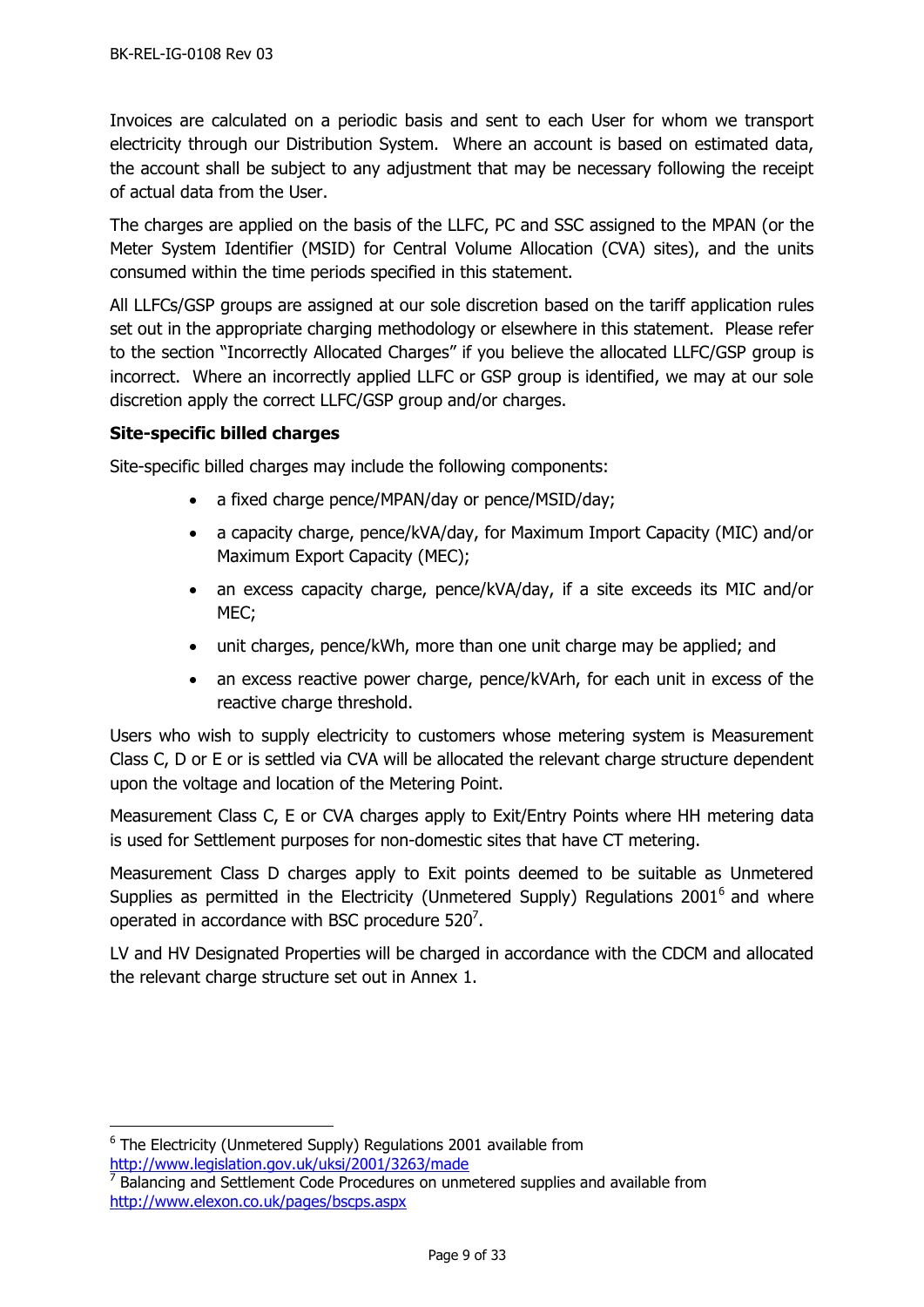LV and HV Designated Properties which utilise a combination of Intermittent or Non-Intermittent Generation technologies metered through a single MPAN/MSID will be allocated the Non-Intermittent Generation tariff unless the combined installed capacity, as evidenced in ratings contained in the Connection Agreement, for Intermittent Generation technologies is higher than the combined installed capacity for Non-Intermittent Generation technologies, in which case the Intermittent Generation tariff will be allocated.

Designated EHV Properties will be charged in accordance with the Electricity Networks Company's EHV Charging Methodology and allocated the relevant charge structure set out in Annex 2.

Where LV and HV Designated Properties or Designated EHV Properties have more than one point of connection (as identified in the Connection Agreement) then separate charges will be applied to each point of connection.

Due to the seasonal nature of charges for Unmetered Supplies, changes between Measurements Classes B and D (or vice versa) shall not be agreed except with effect from 1 April in any charging year.

# <span id="page-9-0"></span>**Time periods for half-hourly metered properties**

The time periods for the application of unit charges to LV and HV Designated Properties that are HH metered are detailed in Annex 1. If the incumbent DNO has issued a notice to change time Bands, we will replicate such changes in our time bands. The details are set out in Annex 1.

The time periods for the application of unit charges to Designated EHV Properties are detailed in Annex 2. If the incumbent DNO has issued a notice to change time Bands, we will replicate such changes in our time bands. The details are set out in Annex 2.

# <span id="page-9-1"></span>**Time periods for pseudo half-hourly unmetered properties**

The time periods for the application of unit charges to Unmetered Supply Exit Points that are pseudo HH metered are detailed in Annex 1. If the incumbent DNO has issued a notice to change time Bands, we will replicate such changes in our time bands. The details are set out in Annex 1.

# <span id="page-9-2"></span>**Application of capacity charges**

The following sections explain the application of capacity charges and exceeded capacity charges.

#### <span id="page-9-3"></span>**Chargeable capacity**

The chargeable capacity is, for each billing period, the MIC/MEC, as detailed below.

The MIC/MEC will be agreed with us at the time of connection or pursuant to a later change in requirements. Following such an agreement (be it at the time of connection or later) no reduction in MIC/MEC will be allowed for a 12 month period.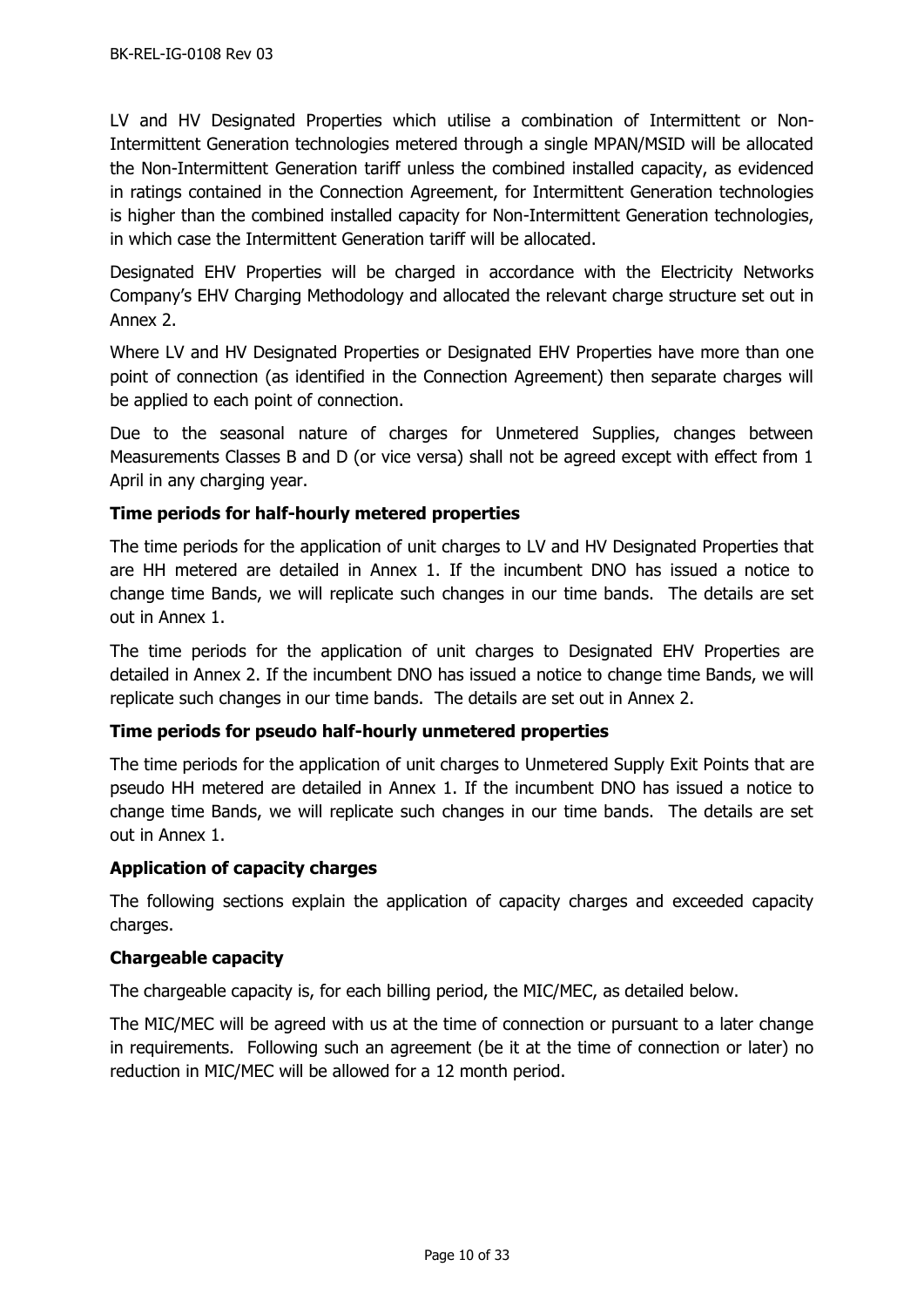Reductions to the MIC/MEC may only be permitted once in a 12 month period. Where MIC/MEC is reduced the new lower level will be agreed with reference to the level of the customer's maximum demand. The new MIC/MEC will be applied from the start of the next billing period after the date that the request was received. It should be noted that, where a new lower level is agreed, the original capacity may not be available in the future without the need for network reinforcement and associated charges.

In the absence of an agreement, the chargeable capacity, save for error or omission, will be based on the last MIC and/or MEC previously agreed by the distributor for the relevant premises' connection. A customer can seek to agree or vary the MIC and/or MEC by contacting us using the contact details in section [0.](#page-4-0)

# <span id="page-10-0"></span>**Exceeded capacity**

Where a Customer takes additional unauthorised capacity over and above the MIC/MEC, the excess will be classed as exceeded capacity. The exceeded portion of the capacity will be charged at the excess capacity charge p/kVA/day rate, based on the difference between the MIC/MEC and the actual capacity used. This will be charged for the full duration of the billing period in which the breach occurs.

# <span id="page-10-1"></span>**Demand exceeded capacity**

Demandexceeded capacity = max(2  $\times \sqrt{A}I^2$  + max(*RI*, *RE*)<sup>2</sup> – *MIC*,0)

Where:

 $AI =$  Active import (kWh)

 $RI =$  Reactive import (kVArh)

RE = Reactive export (kVArh)

MIC = Maximum import capacity (kVA)

Only reactive import and reactive export values occurring at times of active import are used in the calculation. Where data for two or more MPANs is aggregated for billing purposes the HH consumption values are summated prior to the calculation above. For sites which are importing and exporting in the same HH, i.e. where active import is not equal to zero and active export is not equal to zero, use zero for reactive import and reactive export when calculating capacity taken.

<span id="page-10-2"></span>This calculation is completed for every half hour and the maximum value from the billing period is applied.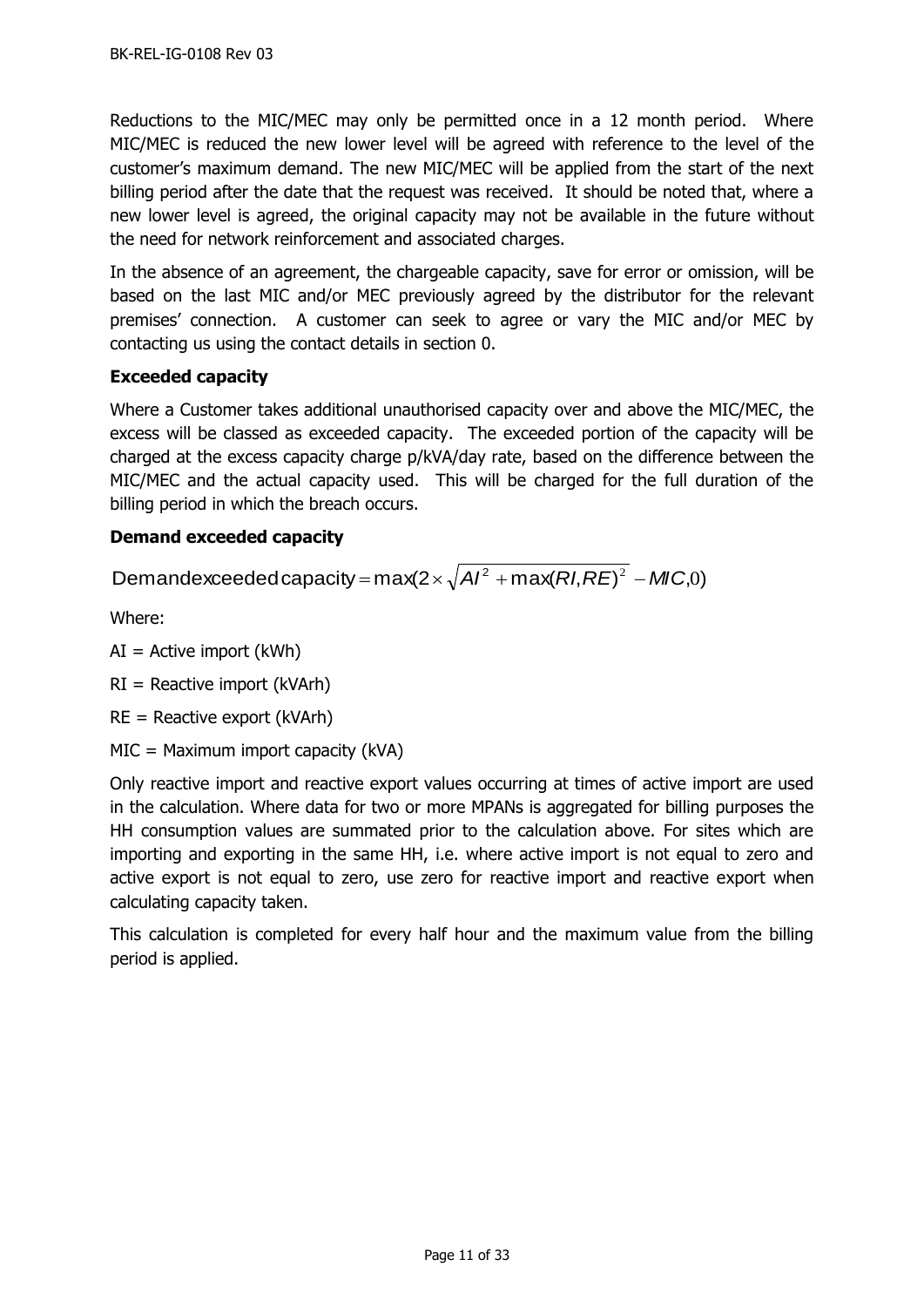# **Generation exceeded capacity**

Generation exceeded capacity =  $max(2 \times \sqrt{AE^2 + max(RI, RE)^2 - MEC, 0})$ 

Where:

 $AE =$  Active export (kWh)

 $RI =$  Reactive import (kVArh)

 $RE =$  Reactive export (kVArh)

MEC = Maximum export capacity (kVA)

Only reactive import and reactive export values occurring at times of active export are used in the calculation. Where data for two or more MPANs is aggregated for billing purposes the HH consumption values occurring at times of kWh export are summated prior to the calculation above. For sites which are importing and exporting in the same HH, i.e. where active import is not equal to zero and active export is not equal to zero, use zero for reactive import and reactive export when calculating capacity taken.

This calculation is completed for every half hour and the maximum value from the billing period is applied.

## <span id="page-11-0"></span>**Standby capacity for additional security on site**

Where standby capacity charges are applied, the charge will be set at the same rate as that applied to normal MIC. Should a Customer's request for additional security of supply require the provision of capacity from two different sources, we reserve the right to charge for the capacity held at each source.

#### <span id="page-11-1"></span>**Minimum capacity levels**

There is no minimum capacity threshold.

#### <span id="page-11-2"></span>**Application of charges for excess reactive power**

When an individual HH metered MPAN's reactive power (measured in kVArh) at LV and HV Designated Properties exceeds 33% of total active power (measured in kWh), excess reactive power charges will apply. This threshold is equivalent to an average power factor of 0.95 during the period. Any reactive units in excess of the 33% threshold are charged at the rate appropriate to the particular charge.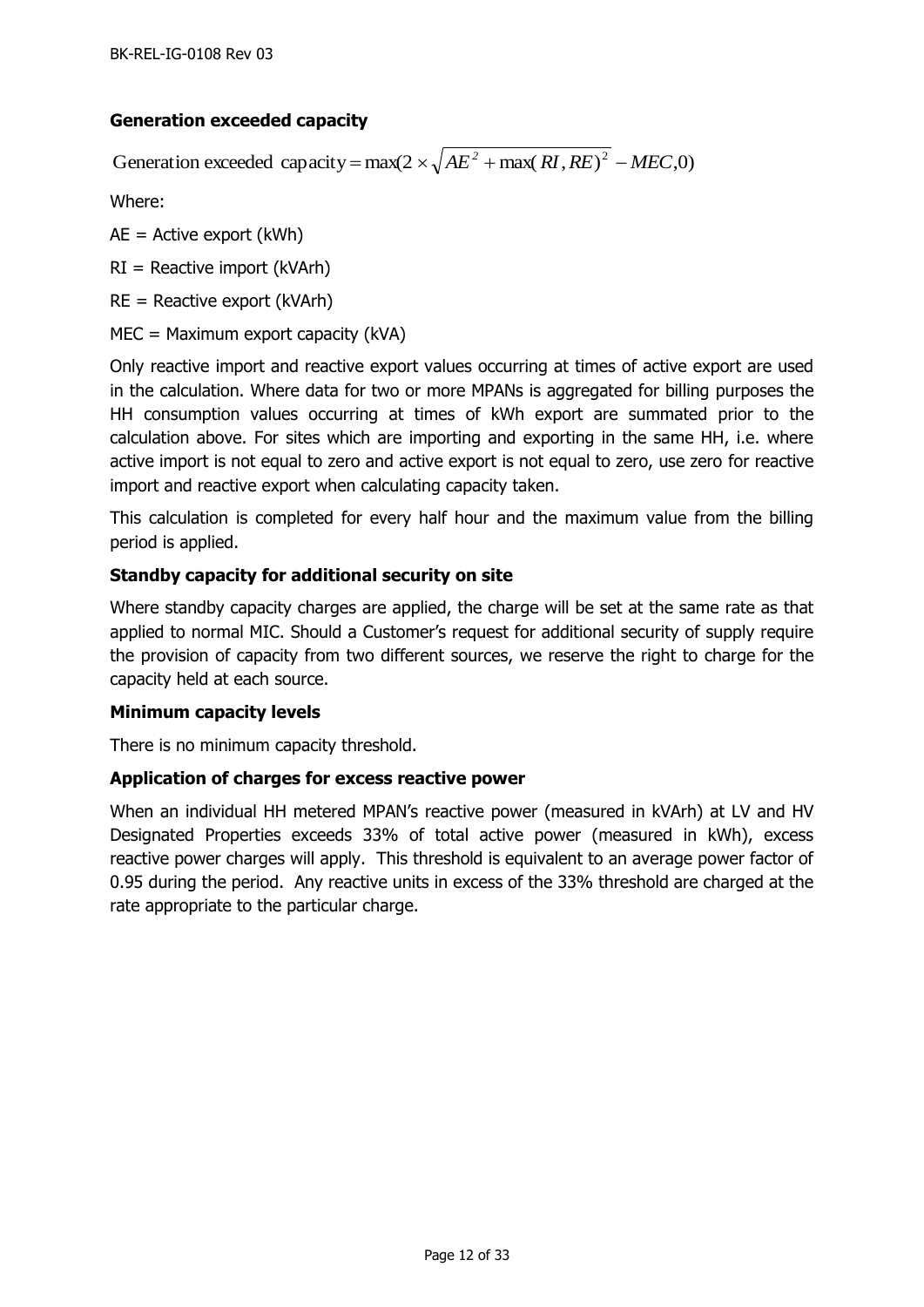Power Factor is calculated as follows:



The chargeable reactive power is calculated as follows:

# <span id="page-12-0"></span>**Demand chargeable reactive power**

$$
DemandchargeablekVArh = max\left(max(RI,RE) - \left(\sqrt{\left(\frac{1}{0.95^2} - 1\right)} \times AI\right) .0\right)
$$

Where:

 $AI =$  Active import (kWh)

 $RI =$  Reactive import (kVArh)

 $RE =$  Reactive export (kVArh)

Only reactive import and reactive export values occurring at times of active import are used in the calculation. For sites which are importing and exporting in the same HH i.e. where active import is not equal to zero and active export is not equal to zero, no calculation for that HH is made and the result for that HH would be zero.

The square root calculation will be to two decimal places.

This calculation is completed for every half hour and the values summated over the billing period.

#### <span id="page-12-1"></span>**Generation chargeable reactive power**

$$
Generation chargeablekVArh = max(max(RI,RE) - \left(\sqrt{\frac{1}{0.95^2} - 1}\right) \times AE\bigg|,0\bigg)
$$

Where:

AE = Active Export (kWh)

 $RI =$  Reactive Import (kVArh)

RE = Reactive Export (kVArh)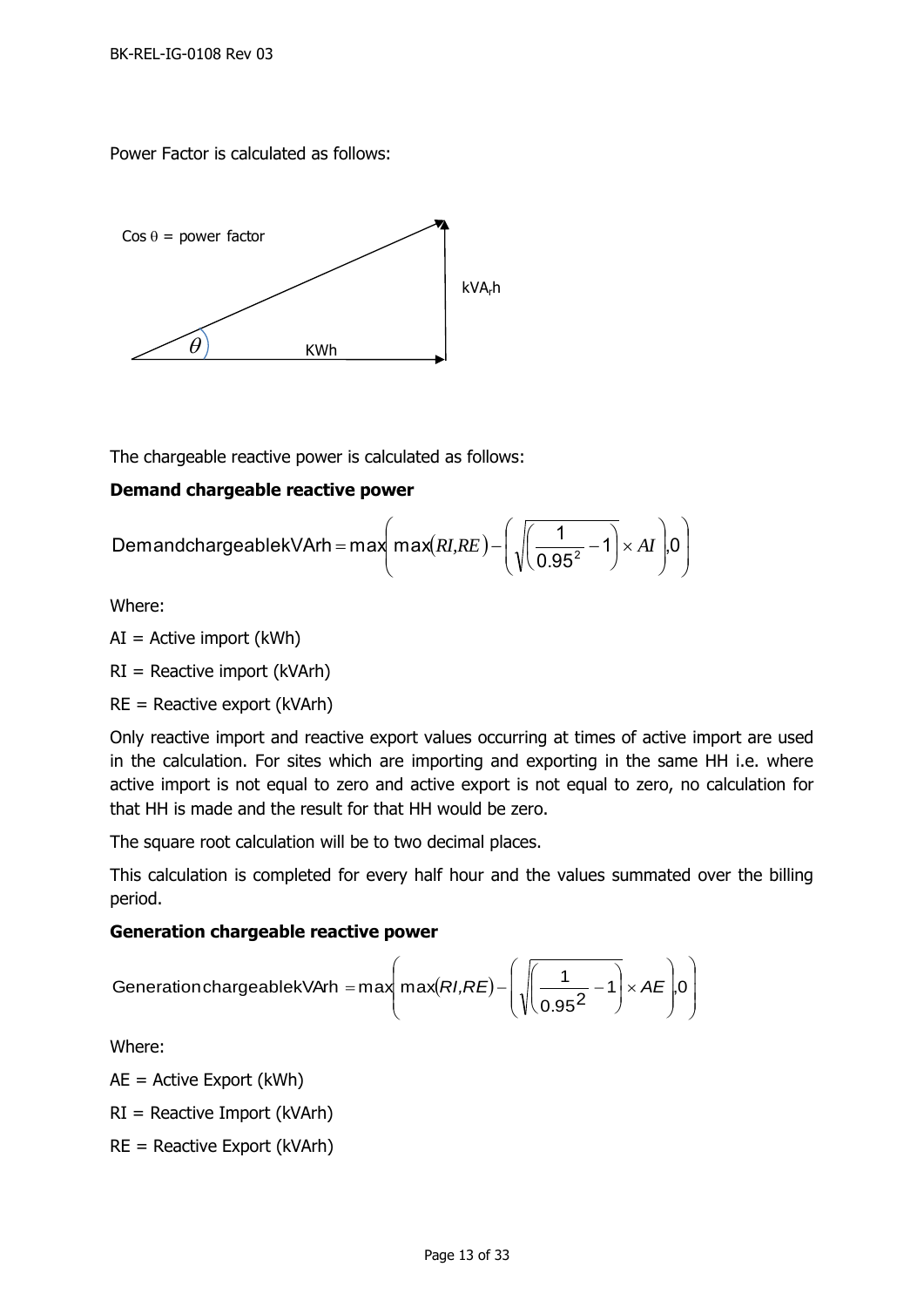Only reactive import and reactive export values occurring at times of active export are used in the calculation. Where data for two or more MPANs is aggregated for billing purposes the HH consumption values are summated prior to the calculation above. For sites which are importing and exporting in the same HH i.e. where active import is not equal to zero and active export is not equal to zero, no calculation for that HH is made and the result for that HH would be zero.

The square root calculation will be to two decimal places.

This calculation is completed for every half hour and the values summated over the billing period.

## <span id="page-13-0"></span>**Incorrectly allocated charges**

It is our responsibility to apply the correct charges to each MPAN/MSID. The allocation of charges is based on the voltage of connection, import/export details, metering information and, for some tariffs, the metering location. Where an MPAN/MSId is used for export purposes, the type of generation (intermittent or non-intermittent) also determines the allocation of charges.

We are responsible for deciding the voltage of connection. Generally, this is determined by where the metering is located and where responsibility for the electrical equipment transfers from us to the connected Customer. This is normally established when the MPAN/MSID is created and will include information about whether the MPAN/MSID is for import or export purposes. Where an MPAN/MSID is used for export purposes the type of generation (intermittent or non-intermittent) will also be determined.

The Supplier determines and provides us with metering information and data. This enables us to allocate charges where there is more than one charge per voltage level. This metering information and data is likely to change over time if, for example, a Supplier changes from a two rate meter to a single rate meter. When we are notified this has happened we will change the allocation of charges accordingly.

1.2. If it is has been identified that a charge may have been incorrectly allocated due to the metering information and/or data, then a correction request should be made to the Supplier.

Where it has been identified that a charge may have been incorrectly allocated due to the voltage of connection, import/export details or metering location, then a request to investigate the applicable charges should be made to us. Requests from persons other than the Customer or the current Supplier must be accompanied by a Letter of Authority from the Customer; the current Supplier must also acknowledge that they are aware a request has been made. Any request must be supported by an explanation of why it is believed that the current charge should be changed, along with supporting information including, where appropriate, photographs of metering positions or system diagrams. Any request to change the current charge that also includes a request for backdating must include justification as to why it is considered appropriate to backdate the change.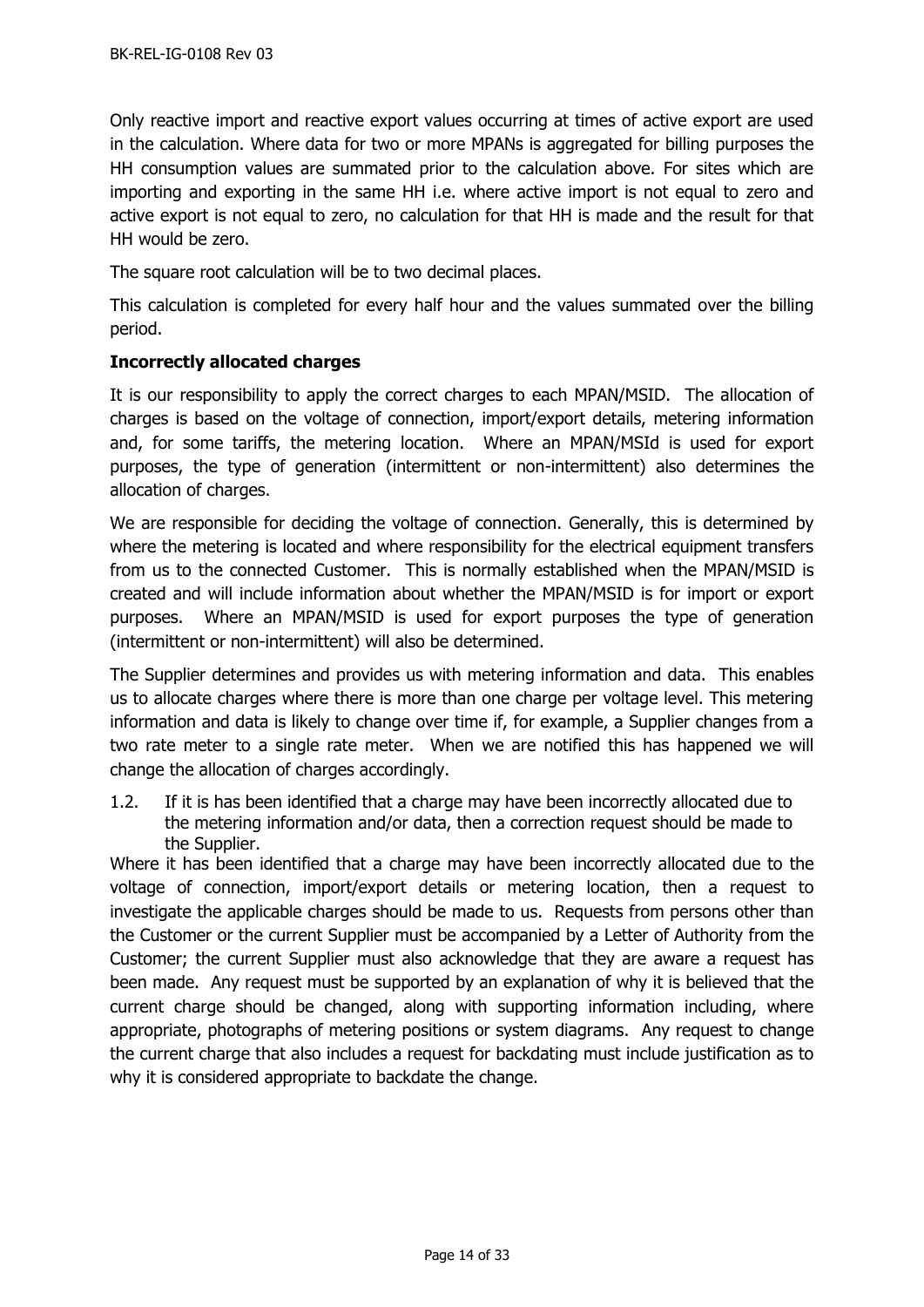An administration charge (covering our reasonable costs) may be made if a technical assessment or site visit is required, but we will not apply any charge where we agree to the change request.

Where we agree that the current LLFC/charge should be changed, then we will allocate the appropriate set of charges for the connection. Any adjustment will be applied from the date of the request, back to the date of the incorrect allocation or; up to the maximum period specified by the Limitation Act (1980) in England and Wales, which covers a six year period from the date of the request, and the Prescription and Limitation (Scotland) Act 1973, which covers a five year period from the date of request; whichever is the shorter. :

Any credit or additional charge will be issued to the relevant Supplier(s) who were effective during the period of the change.

Should we reject the request a justification will be provided to the requesting Party. We shall not unreasonably withhold or delay any agreement to correct the charges applied and would expect to reach agreement within three months from the date of request.

## <span id="page-14-0"></span>**Generation charges for pre-2005 designated EHV properties**

Not Used

Not Used

-

## <span id="page-14-1"></span>**Provision of billing data**

Where HH metering data is required for UoS charging and this is not provided in accordance with the BSC or the Distribution Connection and Use of System Agreement (DCUSA), such metering data shall be provided to us by the User of the system in respect of each calendar month within five working days of the end of that calendar month.

The metering data shall identify the amount of energy conveyed across the Metering System in each half hour of each day and shall separately identify active and reactive import and export. Metering data provided to us shall be consistent with that received through the metering equipment installed.

Metering data shall be provided in an electronic format specified by us from time to time and, in the absence of such specification, metering data shall be provided in a commaseparated text file in the format of Master Registration Agreement (MRA) data flow  $D0036^8$ (as agreed with us). The data shall be emailed to [Finance.Revenue@gtc-uk.co.uk.](mailto:Finance.Revenue@gtc-uk.co.uk)

We require details of reactive power imported or exported to be provided for all Measurement Class C and E sites. It is also required for CVA sites and Exempt Distribution Network boundaries with difference metering. We reserve the right to levy a charge on Users who fail to provide such reactive data. In order to estimate missing reactive data, a power factor of 0.95 lag will be applied to the active consumption in any half hour.

<sup>&</sup>lt;sup>8</sup> MRA Data Transfer Catalogue available from<https://dtc.mrasco.com/>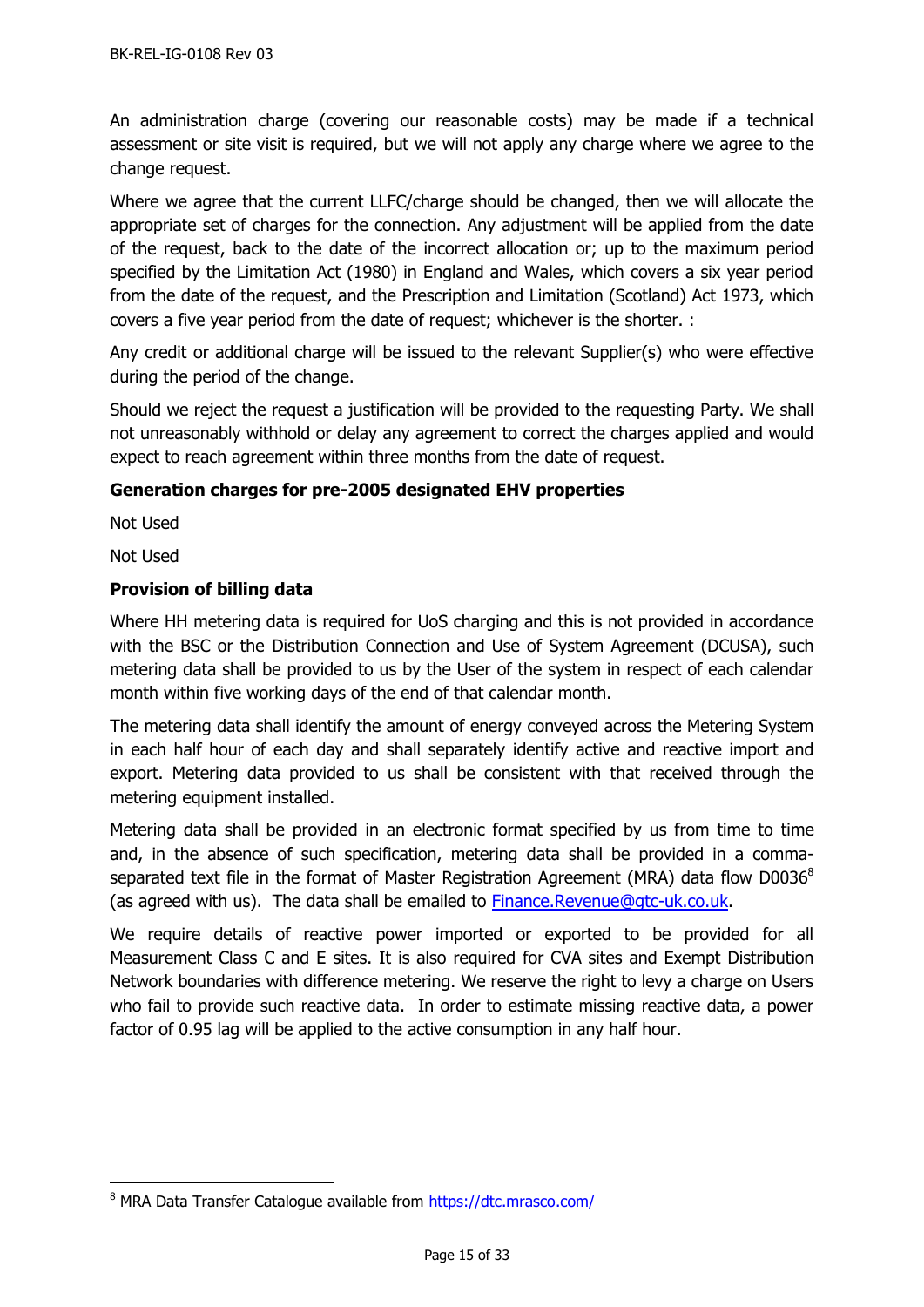## <span id="page-15-0"></span>**Out of area use of system charges**

#### Not Applicable

#### <span id="page-15-1"></span>**Licensed distribution network operator charges**

Licensed Distribution Network Operator (LDNO) charges are applied to LDNOs who operate Embedded Networks within our Distribution Network.

The charge structure for LV and HV Designated Properties embedded in networks operated by LDNOs will mirror the structure of the All-the-way Charge and is dependent upon the voltage of connection of each embedded network to the host DNO's network. The same charge elements will apply as those that match the LDNO's end customer charges. The relevant charge structures are set out in Annex 4.

Where a NHH MPAN has an invalid Settlement combination, the 'LDNO HV: Domestic Unrestricted' fixed and unit charges will be applied as default until the invalid combination is corrected. Where there are multiple SSC/TPR combinations, the default 'LDNO HV: Domestic Unrestricted' fixed and unit charges will be applied for each invalid SSC/TPR combination.

The charge structure for Designated EHV Properties embedded in networks operated by LDNOs will be calculated individually using the EDCM. The relevant charge structures are set out in Annex 2.

For Nested Networks the relevant charging principles set out in DCUSA Schedule  $21<sup>9</sup>$  will apply.

#### <span id="page-15-2"></span>**Licence exempt distribution networks**

The Electricity and Gas (Internal Market) Regulations  $2011^{10}$  introduced new obligations on owners of licence exempt distribution networks (sometimes called private networks) including a duty to facilitate access to electricity and gas suppliers for Customers within those networks.

When Customers (both domestic and commercial) are located within a licence exempt distribution network and require the ability to choose their own Supplier, this is called 'third party access'. These embedded Customers will require an MPAN so that they can have their electricity supplied by a Supplier of their choice.

Licence exempt distribution networks owners can provide third party access using either full settlement metering or the difference metering approach.

#### <span id="page-15-3"></span>**Full settlement metering**

 $\overline{a}$ 

This is where a licence exempt distribution network is set up so that each embedded installation has an MPAN and Metering System and therefore all Customers purchase electricity from their chosen Supplier. In this case there are no Settlement Metering Systems at the boundary between the licensed Distribution System and the exempt distribution network.

<sup>&</sup>lt;sup>9</sup> The Distribution Connection and use of System Agreement (DCUSA) available from http://www.dcusa.co.uk/SitePages/Documents/DCUSA-Document.aspx

 $10$  The Electricity and Gas (Internal Market) Regulations 2011 available from http://www.legislation.gov.uk/uksi/2011/2704/contents/made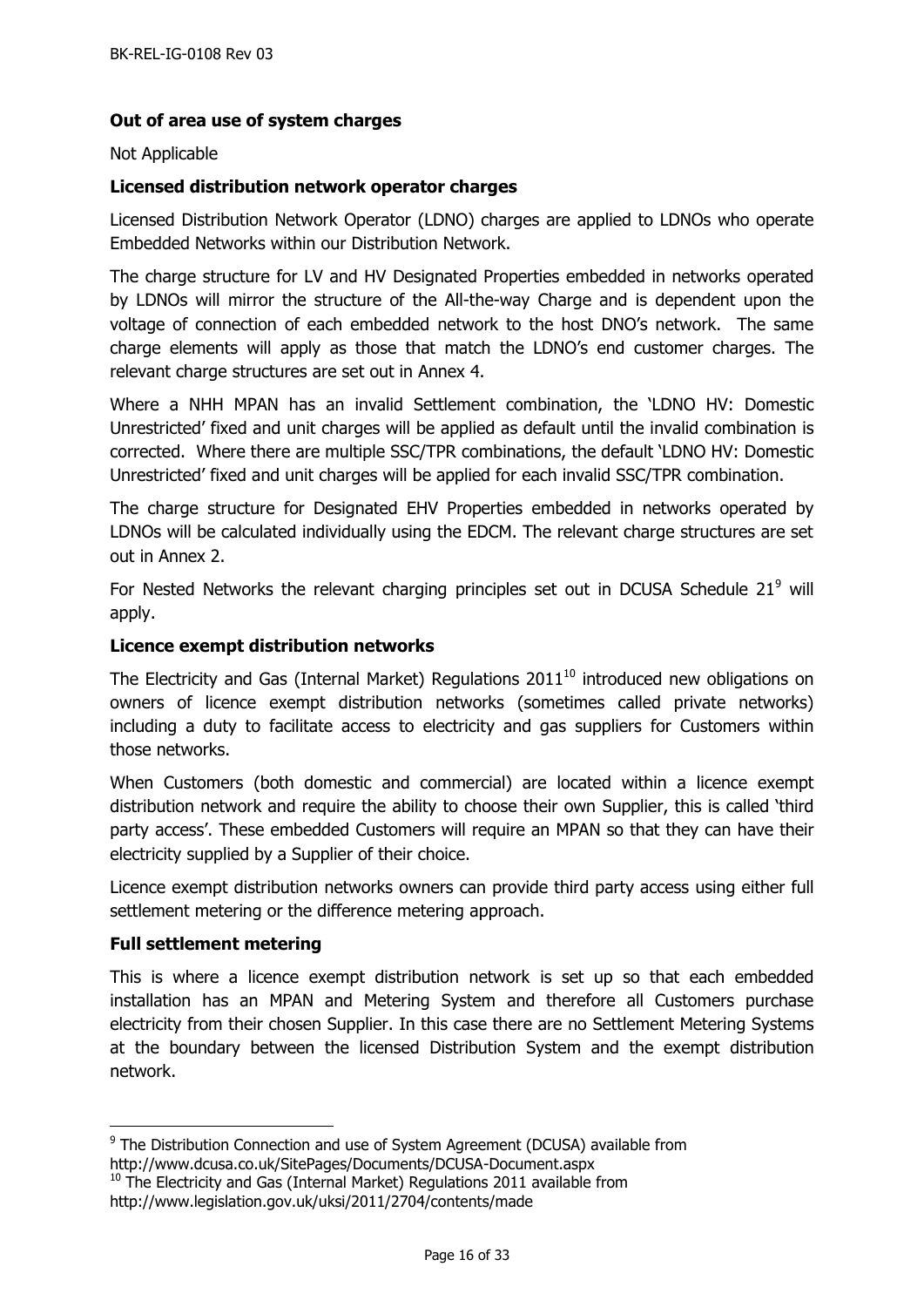In this approach our UoS charges will be applied to each MPAN.

#### <span id="page-16-0"></span>**Difference metering**

This is where one or more, but not all, Customers on a licence exempt distribution network choose their own Supplier for electricity supply to their premises. Under this approach the customers requiring third party access on the exempt distribution network will have their own MPAN and must have a HH Metering System.

#### <span id="page-16-1"></span>**Gross settlement**

Where one of our MPANs is embedded within a licence exempt distribution network connected to our Distribution System, and difference metering is in place for Settlement purposes and we receive gross measurement data for the boundary MPAN, we will continue to charge the boundary MPAN Supplier for use of our Distribution System. No charges will be levied by us directly to the Customer or Supplier of the embedded MPAN(s) connected within the licence exempt distribution network.

We require that gross metered data for the boundary of the connection is provided to us. Until a new industry data flow is introduced for the sending of such gross data, gross metered data shall:

- be provided in a text file in the format of the D0036 MRA data flow;
- the text file shall be emailed to [Finance.Revenue@gtc-uk.co.uk](mailto:Finance.Revenue@gtc-uk.co.uk)
- the title of the email should also contain the phrase "gross data for difference metered private network".
- the text file and the title of the email shall contain the metering reference specified by us in place of the Settlement MPAN, i.e. a dummy alphanumeric reference to enable the relating of the gross metered data to a given boundary MPAN;
- the text filename shall be formed of the metering reference specified by us followed by a hyphen and followed by a timestamp in the format YYYYMMDDHHMMSS and followed by ".txt"; and

For the avoidance of doubt, the reduced difference metered measurement data for the boundary connection that is to enter Settlement should continue to be sent using the Settlement MPAN.

#### <span id="page-16-2"></span>**Net Settlement**

Where one of our MPANs is embedded within a licence exempt distribution network connected to one of our Distribution Systems, and difference metering is in place for Settlement purposes, and we do **not** receive gross measurement data for the boundary MPAN, we will charge the boundary MPAN Supplier based on the net measurement for use of our Distribution System. Charges will also be levied directly to the Supplier of the embedded MPAN(s) connected within the licence exempt distribution network based on the actual data received.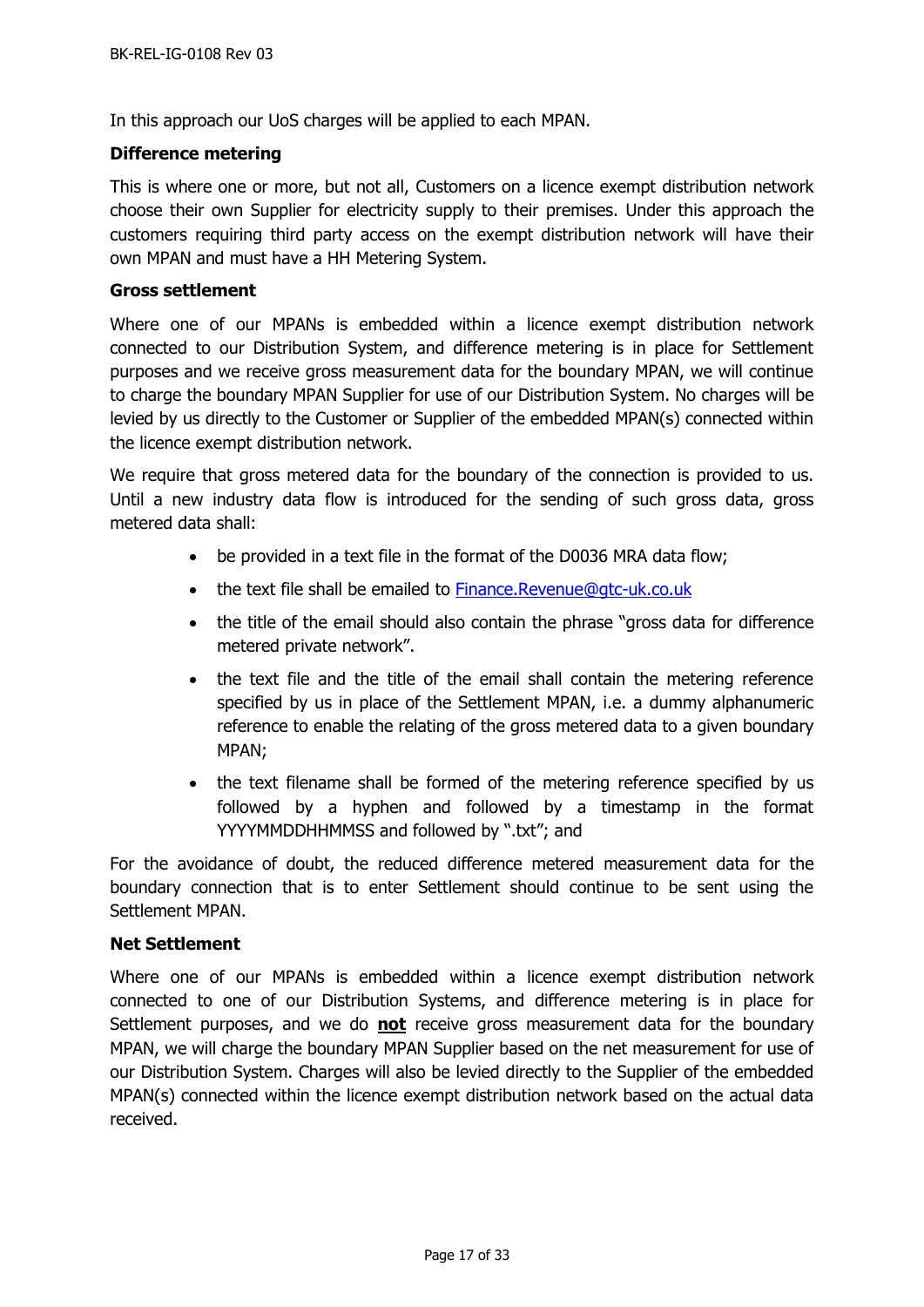The charges applicable for an embedded MPANs are unit charges only. These will be the same values as those at the voltage of connection to the licence exempt distribution network. The fixed charge and capacity charge, at the agreed MIC/MEC of the boundary MPAN, will be charged to the boundary MPAN supplier.

## <span id="page-17-0"></span>**2. SCHEDULE OF CHARGES FOR USE OF THE DISTRIBUTION SYSTEM**

Tables listing the charges for the use of our Distribution System are published in the annexes to this document.

These charges are also listed in a spreadsheet which is published with this statement and can be downloaded from [http://www.gtc-uk.co.uk/about-us/our-regulated-businesses.](http://www.gtc-uk.co.uk/about-us/our-regulated-businesses)

Annex 1 contains charges applied to LV and HV Designated Properties.

Annex 2 contains the charges applied to our Designated EHV Properties and charges applied to LDNOs for Designated EHV Properties connected within their embedded Distribution System.

Annex 3 contains details of any preserved and additional charges that are valid at this time. Preserved charges are mapped to an appropriate charge and are closed to new Customers.

Annex 4 contains the charges applied to LDNOs in respect of LV and HV Designated Properties connected in their embedded Distribution System.

# <span id="page-17-1"></span>**3. SCHEDULE OF LINE LOSS FACTORS**

# <span id="page-17-2"></span>**Role of line loss factors in the supply of electricity**

Electricity entering or exiting our Distribution System is adjusted to take account of energy that is lost<sup>11</sup> as it is distributed through the network. This adjustment does not affect distribution charges but is used in energy settlement to take metered consumption to a notional grid supply point so that suppliers' purchases take account for the energy lost on the Distribution System.

We are responsible for calculating the Line Loss Factors<sup>12</sup> (LLFs) and providing these to Elexon. Elexon is the company that manages the BSC. This code covers the governance and rules for the balancing and settlement arrangements.

LLFs are used to adjust the metering system volumes to take account of losses on the Distribution System.

 $\overline{a}$ 

 $11$  Energy can be lost for technical and non-technical reasons and losses normally occur by heat dissipation through power flowing in conductors and transformers. Losses can also reduce if a customer's action reduces power flowing in the distribution network. This might happen when a customer generates electricity and the produced energy is consumed locally.

<sup>&</sup>lt;sup>12</sup> Also referred to as Loss Adjustment Factors.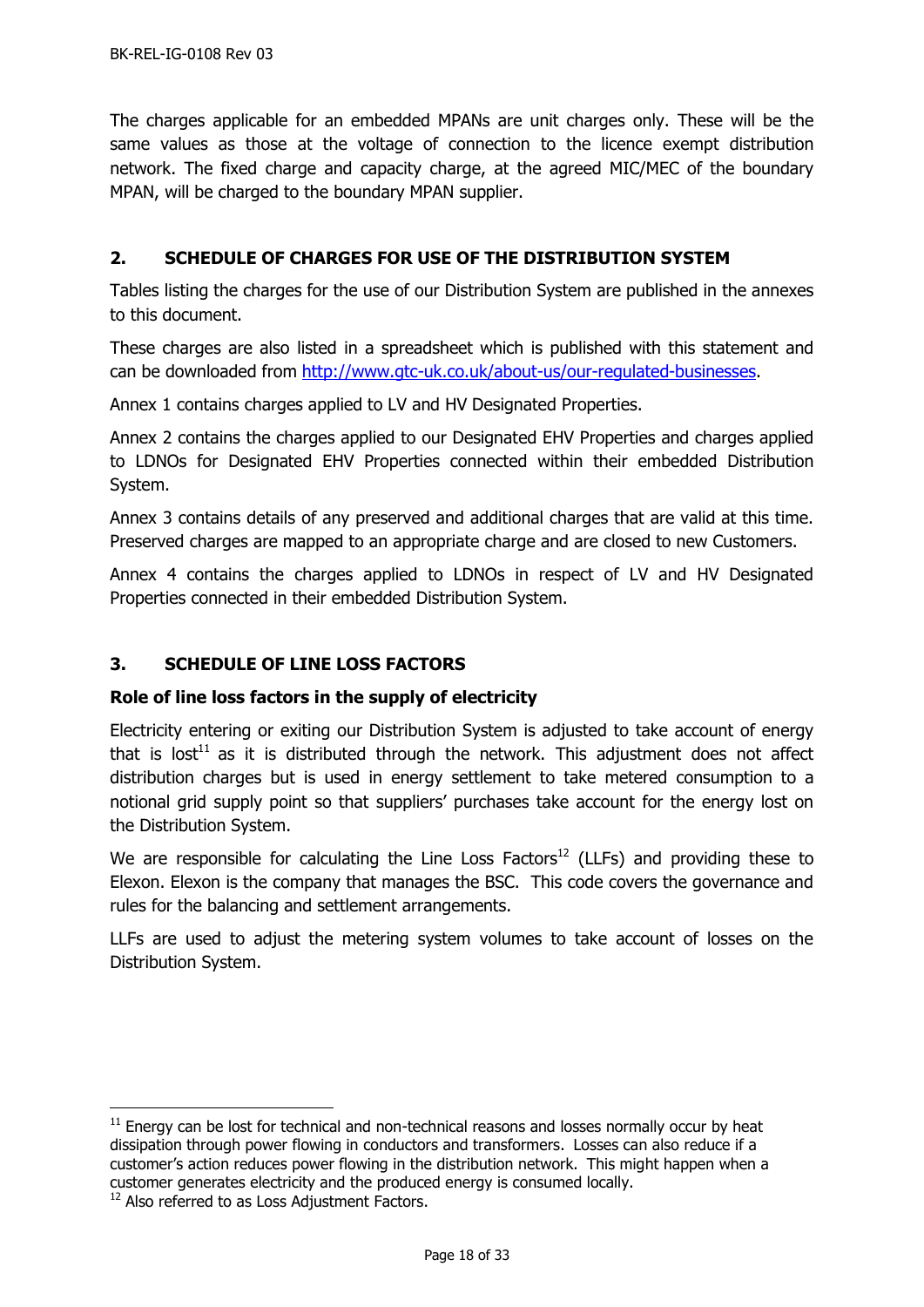# <span id="page-18-0"></span>**Calculation of line loss factors**

LLFs are calculated in accordance with BSC Procedure 128. BSCP128 sets out the procedure and principles with which our LLF methodology must comply. It also defines the procedure and timetable by which LLFs are reviewed and submitted.

LLFs are calculated for a set number of time periods during a year using either a generic or a site-specific method. The generic method is used for sites connected at LV or HV and the site-specific method is used for sites connected at EHV or where a request for site- specific LLFs has been agreed. Generic LLFs will be applied as a default to all new EHV sites until sufficient data is available for a site-specific calculation.

ENC currently replicate the host DNO's calculated losses.

The Elexon website contains more information on  $LLFs<sup>13</sup>$ . This page also has links to BSCP 128 and to our LLF methodology.

## <span id="page-18-1"></span>**Publication of Line loss factors**

The LLFs used in Settlement are published on the Elexon portal website, [www.elexonportal.co.uk.](http://www.elexonportal.co.uk/) The website contains the LLFs in standard industry data formats and in a summary form. A user guide with details on registering and using the portal is also available.

The BSCP128 sets out the timetable by which LLFs are submitted and audited. The submission and audit occurs between September and January in the year prior to the LLFs becoming effective. Only after the completion of the audit at the end of December and BSC approval are the final LLFs published.

Illustrative LLFs based on the latest LLFs are provided in Annex 5 of this statement. These illustrative LLFs are provided with reference to the metered voltage or associated LLFC for generic LLFs and by reference to the LLFCs for site specific LLFs. Each LLF is applicable to a defined time period.

As this charging statement is published a complete year before the LLFs have been published it is important to note that the LLFs provided in this statement are for illustration only and may be revised during the BSCP128 process.

When using the tables in Annex 5, reference should be made to the LLFC allocated to the MPAN to find the appropriate values.

# <span id="page-18-2"></span>**4. NOTES FOR DESIGNATED EHV PROPERTIES**

<span id="page-18-3"></span>**EHV costs**

Not Used

Not Used

-

<sup>13</sup> <http://www.elexon.co.uk/reference/technical-operations/losses/>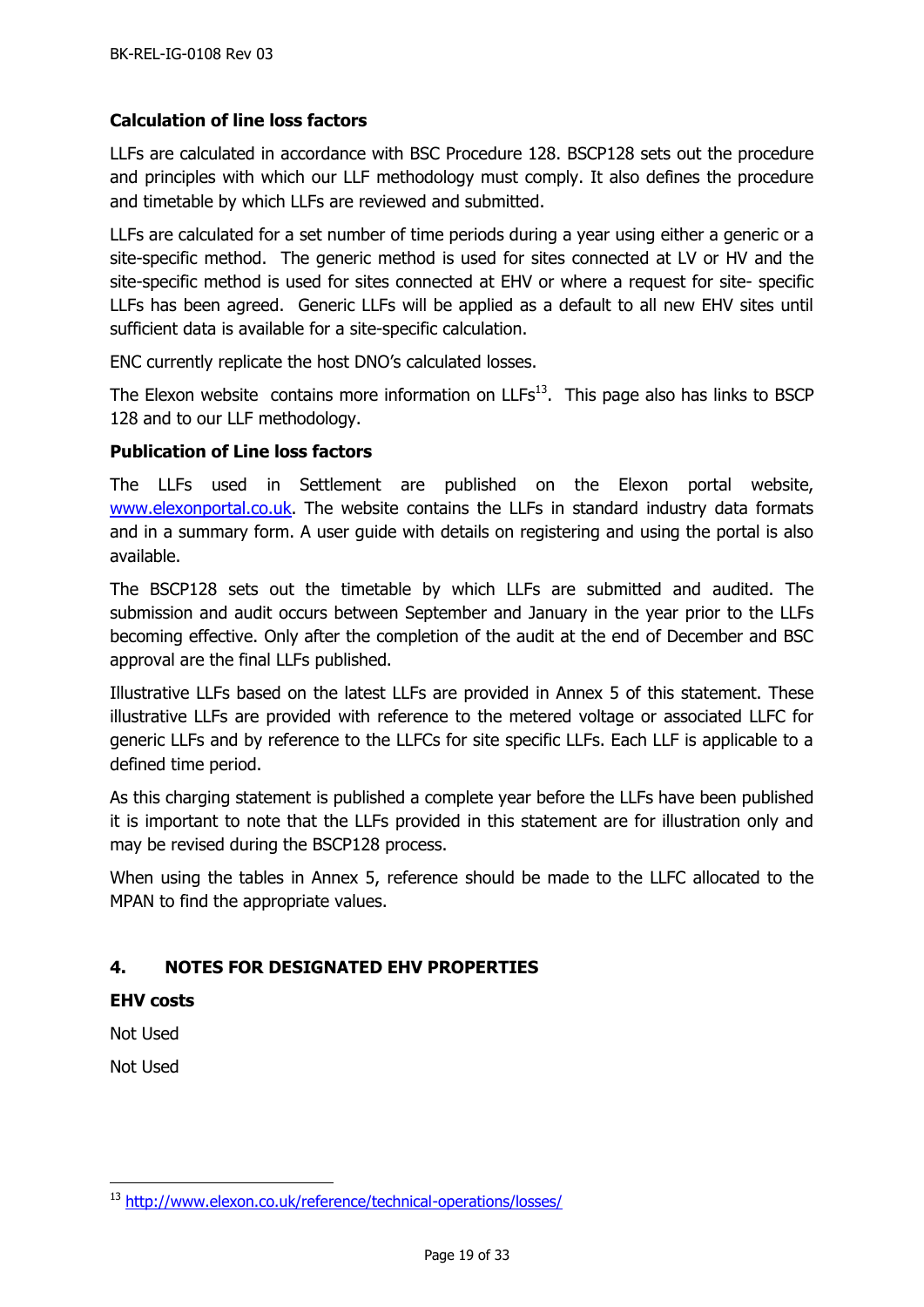## <span id="page-19-0"></span>**Charges for new Designated EHV Properties**

Charges for any new Designated EHV Properties calculated after publication of the current statement will be published in an addendum to this statement as and when necessary. The addendum will include charge information of the type found in Annex 2 and LLFs as found in Annex 5.

The form of the addendum is detailed in Annex 6 to this statement.

The addendum will also be sent to all relevant DCUSA parties (i.e. the registered Supplier) and, where requested, the Customer..

The new Designated EHV Properties charges will be added to Annex 2 in the next full statement released.

#### <span id="page-19-1"></span>**Charges for amended Designated EHV Properties**

Where an existing Designated EHV Property is modified and energised in the charging year, we may revise the EHV charges for the modified Designated EHV Property. If revised charges are appropriate, an addendum will be sent to all relevant parties and published as a revised 'Schedule of Charges and Other Tables' spreadsheet on our website. The modified Designated EHV Property charges will be added to Annex 2 in the next full statement released.

#### <span id="page-19-2"></span>**Demand-side management**

New or existing Designated EHV Property Customers may wish to offer part of their MIC to be interruptible by us (for active network management purposes other than normal planned or unplanned outages) in order to benefit from any reduced UoS charges calculated using the EDCM.

Several options exist in which we may agree for some or the entire MIC to be interruptible. Under the EDCM the applicable demand capacity costs would be based on the MIC minus the capacity subject to interruption.

If you are interested in making part or all of your MIC interruptible as an integral irrevocable feature of a new connection or modification to an existing connection you should in the first instance contact our connections function;

• By email **MPAN.Requests@gtc-uk.co.uk** 

You must make an express statement in your application that you have an interest in some or all of the import capacity being interruptible for active network management purposes.

If you are proactively interested in voluntarily but revocably offering to make some or all of your existing connection's MIC interruptible, you should in the first instance contact us at the address in paragraph [0.](#page-5-1)

A guide to DSM is also available. This provides more information on the type of arrangement that might be put in place should you request to participate in DSM arrangements. This document is available by contacting us at the address in paragraph [0.](#page-5-1)

As of  $1<sup>st</sup>$  April 2017 ENC does not have any EHV sites.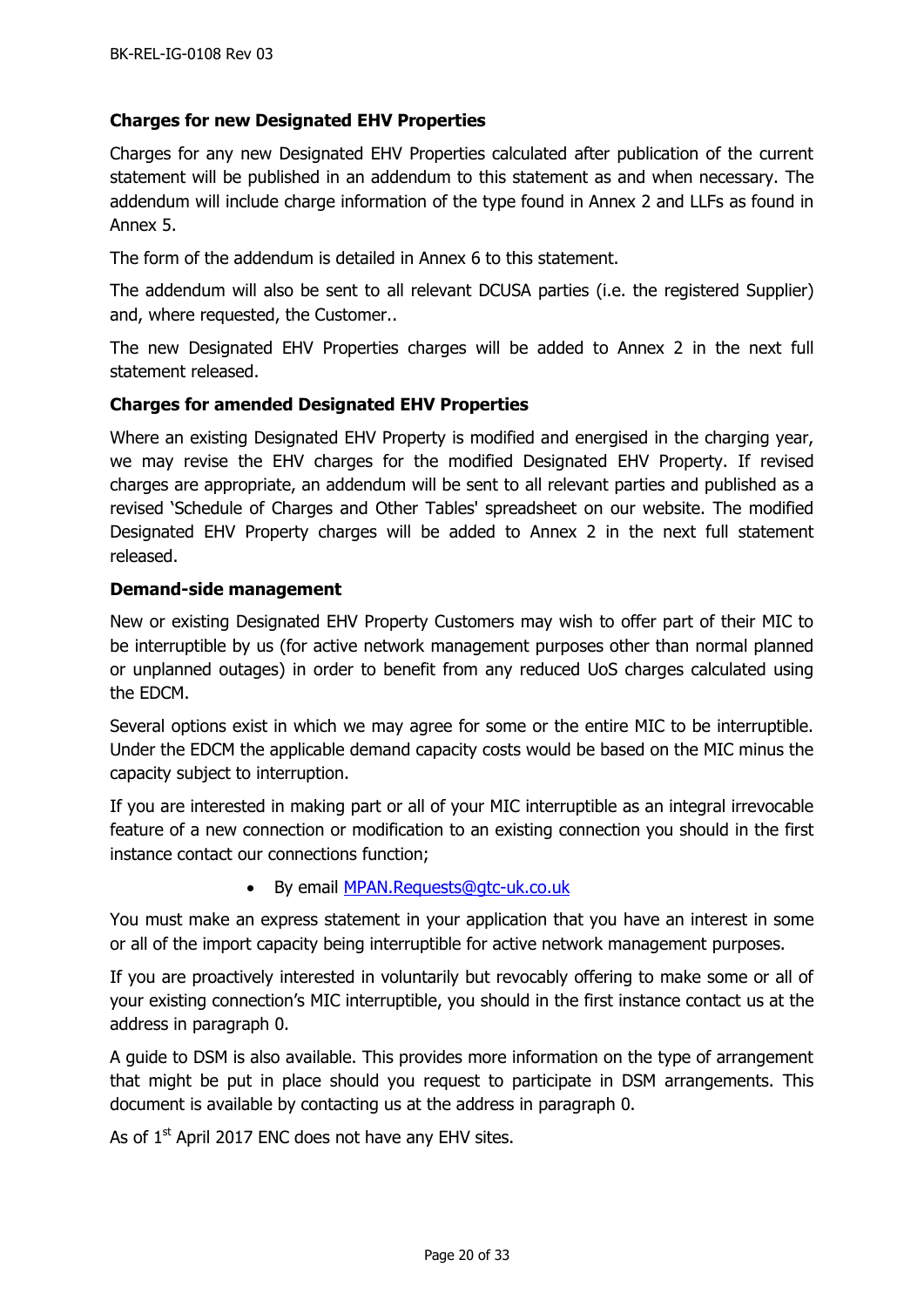## <span id="page-20-0"></span>**5. ELECTRICITY DISTRIBUTION REBATES**

We have neither given nor announced any DUoS rebates to Users in the 12 months preceding the date of publication of this version of the statement.

## <span id="page-20-1"></span>**6. ACCOUNTING AND ADMINISTRATION SERVICES**

We reserve the right to impose payment default remedies. The remedies are as set out in DCUSA where applicable or else as detailed in the following paragraph.

If any invoices that are not subject to a valid dispute remain unpaid on the due date, late payment interest (calculated at base rate plus 8%) and administration charges may be imposed.

Our administration charges are detailed in the following table. These charges are set at a level which is in line with the Late Payment of Commercial Debts Act which can be viewed on:

| <b>Size of Unpaid Debt</b> | <b>Late Payment Fee</b> |
|----------------------------|-------------------------|
| Up to £999.99              | £40.00                  |
| £1,000 to £9,999.99        | £70.00                  |
| $£10,000$ or more          | £100.00                 |

<http://www.legislation.gov.uk/uksi/2002/1674/regulation/2/made>

# <span id="page-20-2"></span>**7. CHARGES FOR ELECTRICAL PLANT PROVIDED ANCILLARY TO THE GRANT OF USE OF SYSTEM**

Currently ENC offers no services under this category.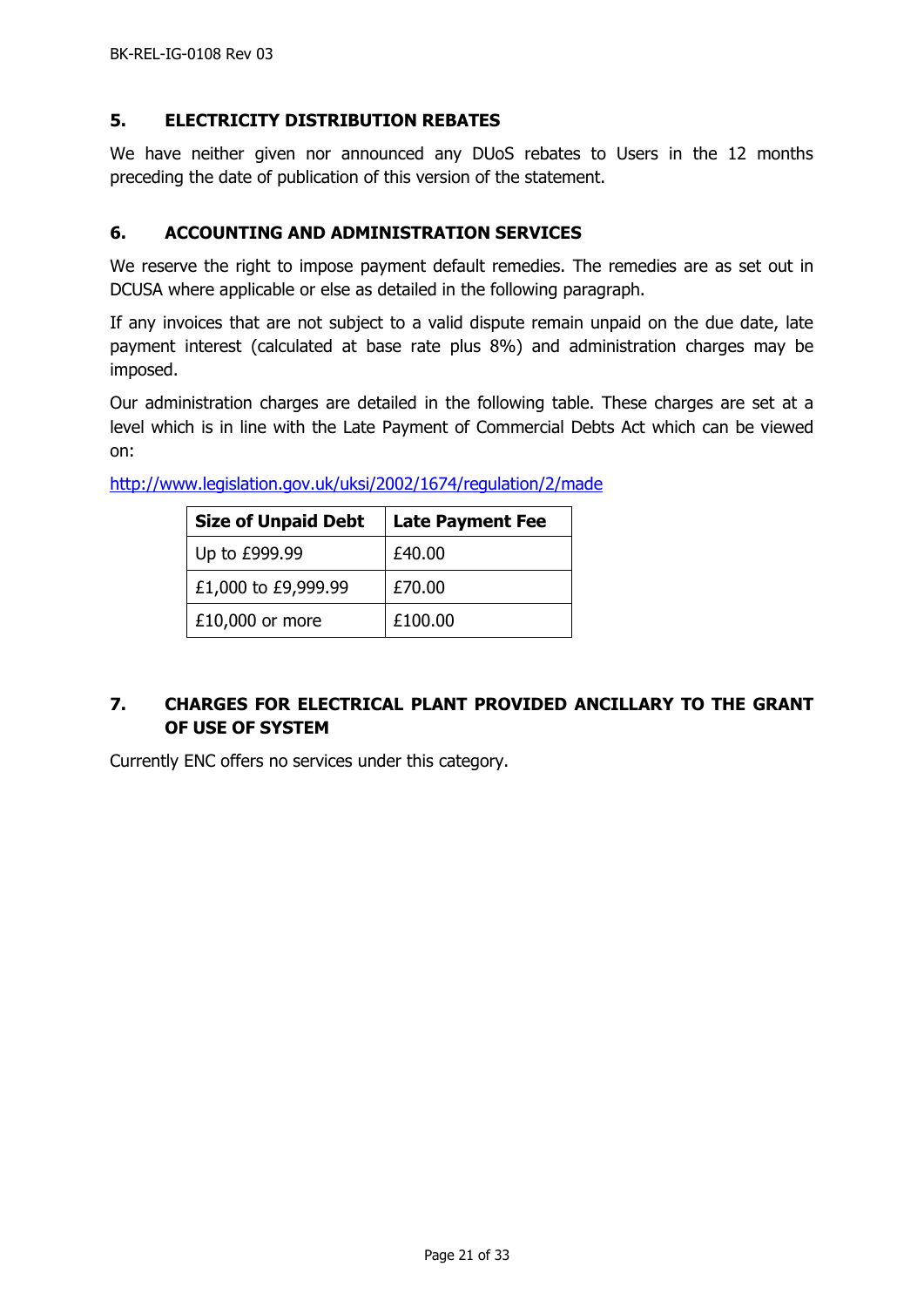# <span id="page-21-0"></span>**APPENDIX 1 - GLOSSARY**

1.1 The following definitions, which can extend to grammatical variations and cognate expressions, are included to aid understanding:

| <b>Term</b>                                                        | <b>Definition</b>                                                                                                                                                                                                                                                                                                  |
|--------------------------------------------------------------------|--------------------------------------------------------------------------------------------------------------------------------------------------------------------------------------------------------------------------------------------------------------------------------------------------------------------|
| All-the-way Charge                                                 | A charge that is applicable to an end user rather than an<br>LDNO. An end user in this context is a Supplier/User who<br>has a registered MPAN or MSID and is using the<br>Distribution System to transport energy on behalf of a<br>Customer.                                                                     |
| Balancing and Settlement<br>Code (BSC)                             | The BSC contains the governance arrangements for<br>electricity balancing and settlement in Great Britain. An<br>overview document is available from<br>http://www.elexon.co.uk/BSC-related-documents/                                                                                                             |
| <b>Distribution</b><br>Common<br>Charging<br>Methodology<br>(CDCM) | The CDCM used for calculating charges to Designated<br>Properties as required by standard licence condition 13A<br>of the electricity distribution licence.                                                                                                                                                        |
| <b>Connection Agreement</b>                                        | An agreement between an LDNO and a Customer which<br>provides that the customer has the right for its<br>installation to be connected to that LDNO's Distribution<br>System.                                                                                                                                       |
|                                                                    | A person to whom a User proposes to supply, or for the<br>time being supplies, electricity through an exit point, or<br>from who, a User or any relevant exempt supplier, is<br>entitled to recover charges, compensation or an account<br>of profits in respect of electricity supplied through an exit<br>point; |
| Customer                                                           | Or                                                                                                                                                                                                                                                                                                                 |
|                                                                    | A person from whom a User purchases, or proposes to<br>purchase, electricity, at an entry point (who may from<br>time to time be supplied with electricity as a Customer of<br>that User (or another electricity supplier) through an exit<br>point).                                                              |
| <b>Designated EHV Properties</b>                                   | As defined in standard condition 13B of the electricity<br>distribution licence.                                                                                                                                                                                                                                   |
| <b>Designated Properties</b>                                       | As defined in standard condition 13A of the electricity<br>distribution licence.                                                                                                                                                                                                                                   |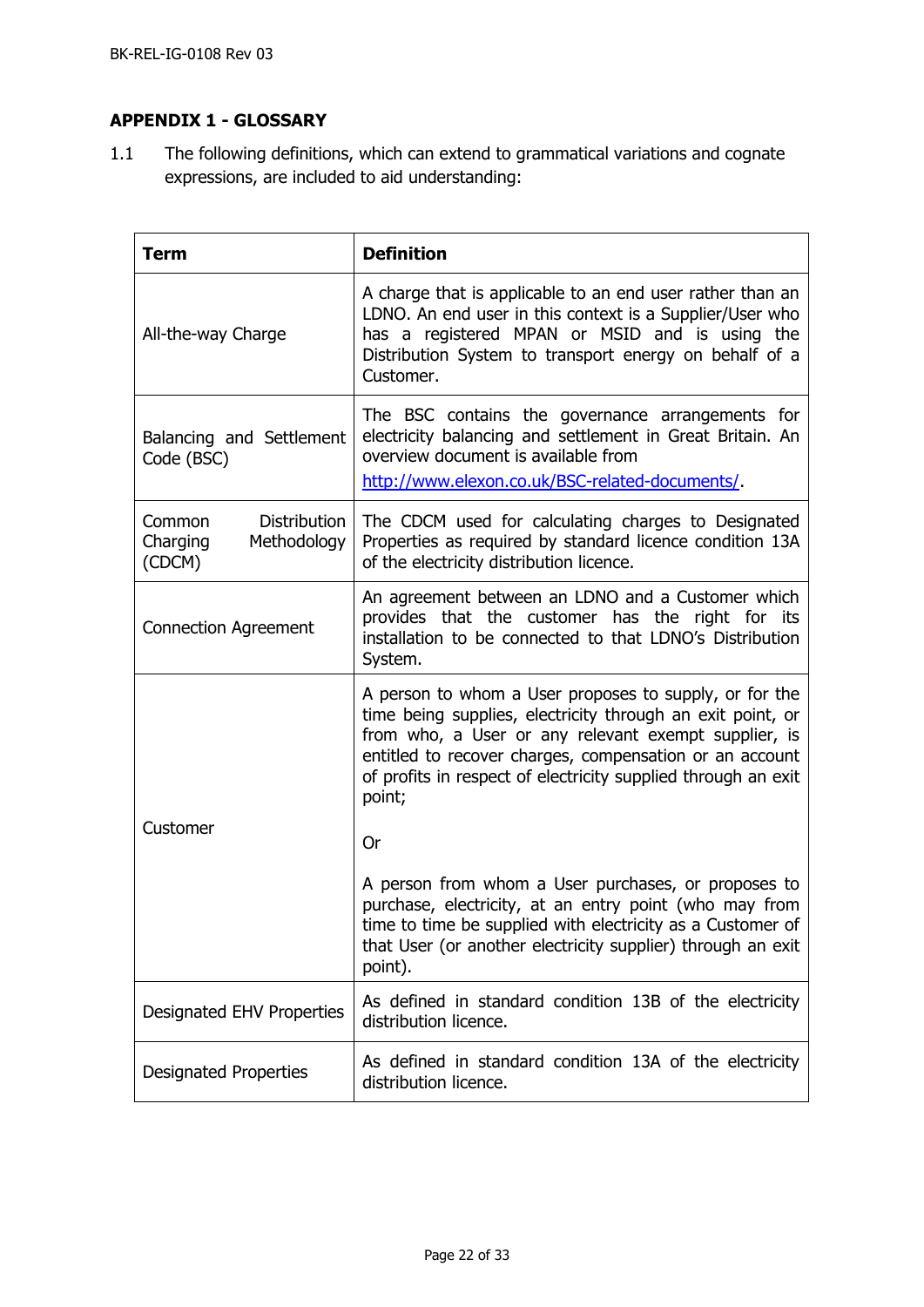| <b>Term</b>                                                                                 |                                                                                                                                                                        | <b>Definition</b>                                                                |                                                                                                                                                                                            |  |
|---------------------------------------------------------------------------------------------|------------------------------------------------------------------------------------------------------------------------------------------------------------------------|----------------------------------------------------------------------------------|--------------------------------------------------------------------------------------------------------------------------------------------------------------------------------------------|--|
|                                                                                             | These are unique IDs that can be used, with reference to<br>the MPAN, to identify your LDNO. The charges for other<br>network operators can be found on their website. |                                                                                  |                                                                                                                                                                                            |  |
|                                                                                             | ID                                                                                                                                                                     | <b>Distribution</b><br><b>Service Area</b>                                       | <b>Company</b>                                                                                                                                                                             |  |
|                                                                                             | 10                                                                                                                                                                     | East of England                                                                  | <b>UK Power Networks</b>                                                                                                                                                                   |  |
|                                                                                             | 11                                                                                                                                                                     | <b>East Midlands</b>                                                             | Western<br>Power<br><b>Distribution</b>                                                                                                                                                    |  |
|                                                                                             | 12                                                                                                                                                                     | London                                                                           | <b>UK Power Networks</b>                                                                                                                                                                   |  |
|                                                                                             | 13                                                                                                                                                                     | Merseyside<br>and<br>North Wales                                                 | <b>Scottish Power</b>                                                                                                                                                                      |  |
|                                                                                             | 14                                                                                                                                                                     | <b>Midlands</b>                                                                  | Western<br>Power<br>Distribution                                                                                                                                                           |  |
|                                                                                             | 15                                                                                                                                                                     | Northern                                                                         | Northern Powergrid                                                                                                                                                                         |  |
|                                                                                             | 16                                                                                                                                                                     | North Western                                                                    | <b>Electricity North West</b>                                                                                                                                                              |  |
|                                                                                             | 17                                                                                                                                                                     | Scottish<br>Hydro<br>Electric<br>(and<br>embedded<br>networks in other<br>areas) | Scottish<br>Hydro<br>Electric<br>Power Distribution plc                                                                                                                                    |  |
| Distributor IDs                                                                             | 18                                                                                                                                                                     | South Scotland                                                                   | <b>Scottish Power</b>                                                                                                                                                                      |  |
|                                                                                             | 19                                                                                                                                                                     | South East England                                                               | <b>UK Power Networks</b>                                                                                                                                                                   |  |
|                                                                                             | 20                                                                                                                                                                     | Southern<br>Electric<br>embedded<br>(and<br>networks in other<br>areas)          | Southern Electric<br>Power<br>Distribution plc                                                                                                                                             |  |
|                                                                                             | 21                                                                                                                                                                     | South Wales                                                                      | Western<br>Power<br>Distribution                                                                                                                                                           |  |
|                                                                                             | 22                                                                                                                                                                     | South Western                                                                    | Western<br>Power<br>Distribution                                                                                                                                                           |  |
|                                                                                             | 23                                                                                                                                                                     | Yorkshire                                                                        | Northern Powergrid                                                                                                                                                                         |  |
|                                                                                             | 24                                                                                                                                                                     | All                                                                              | Independent<br>Power<br><b>Networks</b>                                                                                                                                                    |  |
|                                                                                             | 25                                                                                                                                                                     | All                                                                              | <b>ESP Electricity</b>                                                                                                                                                                     |  |
|                                                                                             | 26                                                                                                                                                                     | All                                                                              | <b>Energetics Electricity Ltd</b>                                                                                                                                                          |  |
|                                                                                             | 27                                                                                                                                                                     | All                                                                              | Electricity<br><b>The</b><br><b>Network</b><br>Company Ltd                                                                                                                                 |  |
|                                                                                             | 29                                                                                                                                                                     | All                                                                              | Harlaxton<br>Energy<br><b>Networks</b>                                                                                                                                                     |  |
|                                                                                             | 30                                                                                                                                                                     | All                                                                              | Peel Electricity Networks<br>Ltd                                                                                                                                                           |  |
|                                                                                             | 31                                                                                                                                                                     | All                                                                              | <b>UK Power Distribution Ltd</b>                                                                                                                                                           |  |
| <b>Distribution</b><br>Connection<br>and<br><b>Use</b><br>System<br>οf<br>Agreement (DCUSA) |                                                                                                                                                                        | Transmission Owners of Great Britain.                                            | The DCUSA is a multi-party contract between the licensed<br>electricity distributors, suppliers, generators and Offshore<br>It is a requirement that all licensed electricity distributors |  |
|                                                                                             | and suppliers become parties to the DCUSA.                                                                                                                             |                                                                                  |                                                                                                                                                                                            |  |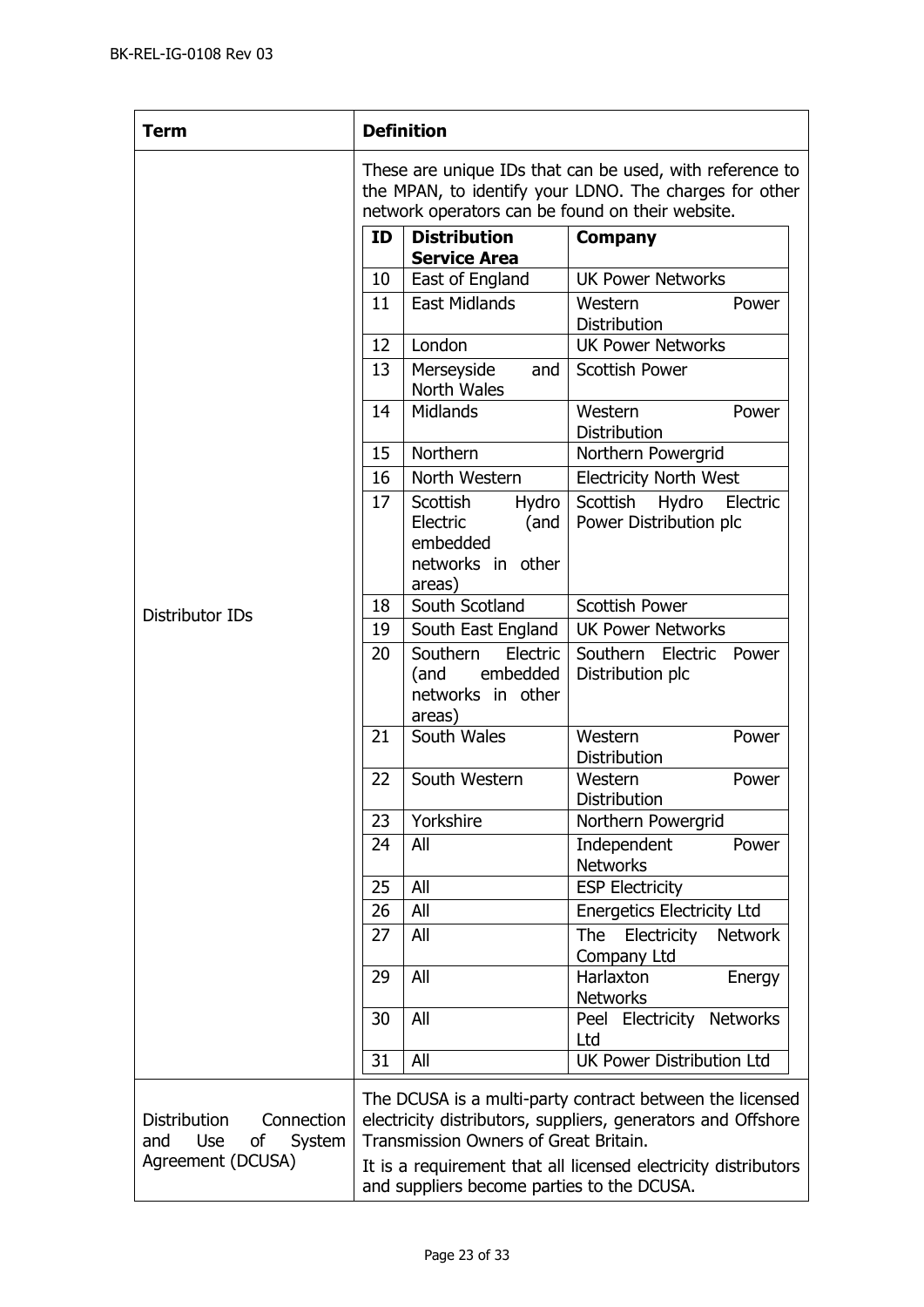| <b>Term</b>                                             | <b>Definition</b>                                                                                                                                                                                                                                                                                                                                                                                                                                                                                                                                                                                                                                                                                                                                                                                                                                               |
|---------------------------------------------------------|-----------------------------------------------------------------------------------------------------------------------------------------------------------------------------------------------------------------------------------------------------------------------------------------------------------------------------------------------------------------------------------------------------------------------------------------------------------------------------------------------------------------------------------------------------------------------------------------------------------------------------------------------------------------------------------------------------------------------------------------------------------------------------------------------------------------------------------------------------------------|
| <b>Network</b><br><b>Distribution</b><br>Operator (DNO) | An electricity distributor that operates one of the 14<br>distribution services areas and in whose electricity<br>distribution licence the requirements of Section B of the<br>standard conditions of that licence have effect.                                                                                                                                                                                                                                                                                                                                                                                                                                                                                                                                                                                                                                 |
| <b>Distribution Services Area</b>                       | The area specified by the Gas and Electricity Markets<br>Authority within which each DNO must provide specified<br>distribution services.                                                                                                                                                                                                                                                                                                                                                                                                                                                                                                                                                                                                                                                                                                                       |
| Distribution System                                     | The system consisting (wholly or mainly) of electric lines<br>owned or operated by an authorised distributor that is<br>used for the distribution of electricity from:<br>• Grid Supply Points or generation sets or other entry<br>points<br>to the points of delivery to:<br>• Customers or Users or any transmission licensee in<br>capacity as operator of that<br>licensee's<br>its<br>transmission system or the Great Britain (GB)<br>transmission system and includes any remote<br>transmission assets (owned by a transmission<br>licensee within England and Wales)<br>that are operated by that authorised distributor and any<br>plant, electricity meters, and metering<br>electrical<br>equipment owned or operated by it in connection with<br>the distribution of electricity, but does not include any<br>part of the GB transmission system. |
| EHV Distribution Charging<br>Methodology (EDCM)         | The EDCM used for calculating charges to Designated<br>EHV Properties as required by standard licence condition<br>13B of the Electricity Distribution Licence.                                                                                                                                                                                                                                                                                                                                                                                                                                                                                                                                                                                                                                                                                                 |
| <b>Distribution</b><br>Electricity<br>Licence           | The Electricity Distribution Licence granted or treated as<br>granted pursuant to section 6(1) of the Electricity Act<br>1989.                                                                                                                                                                                                                                                                                                                                                                                                                                                                                                                                                                                                                                                                                                                                  |
| <b>Electricity Distributor</b>                          | person who is authorised<br>Electricity<br>by an<br>Any<br>Distribution Licence to distribute electricity.                                                                                                                                                                                                                                                                                                                                                                                                                                                                                                                                                                                                                                                                                                                                                      |
| Embedded LDNO                                           | This refers to an LDNO operating a Distribution System<br>which is embedded within another Distribution System.                                                                                                                                                                                                                                                                                                                                                                                                                                                                                                                                                                                                                                                                                                                                                 |
| <b>Embedded Network</b>                                 | An electricity Distribution System operated by an LDNO<br>and embedded within another Distribution System.                                                                                                                                                                                                                                                                                                                                                                                                                                                                                                                                                                                                                                                                                                                                                      |
| Engineering<br>Recommendation P2/6                      | A document of the Energy Networks Association, which<br>defines planning standards for security of supply and is<br>referred to in standard licence condition of the Electricity<br>Distribution Licence.                                                                                                                                                                                                                                                                                                                                                                                                                                                                                                                                                                                                                                                       |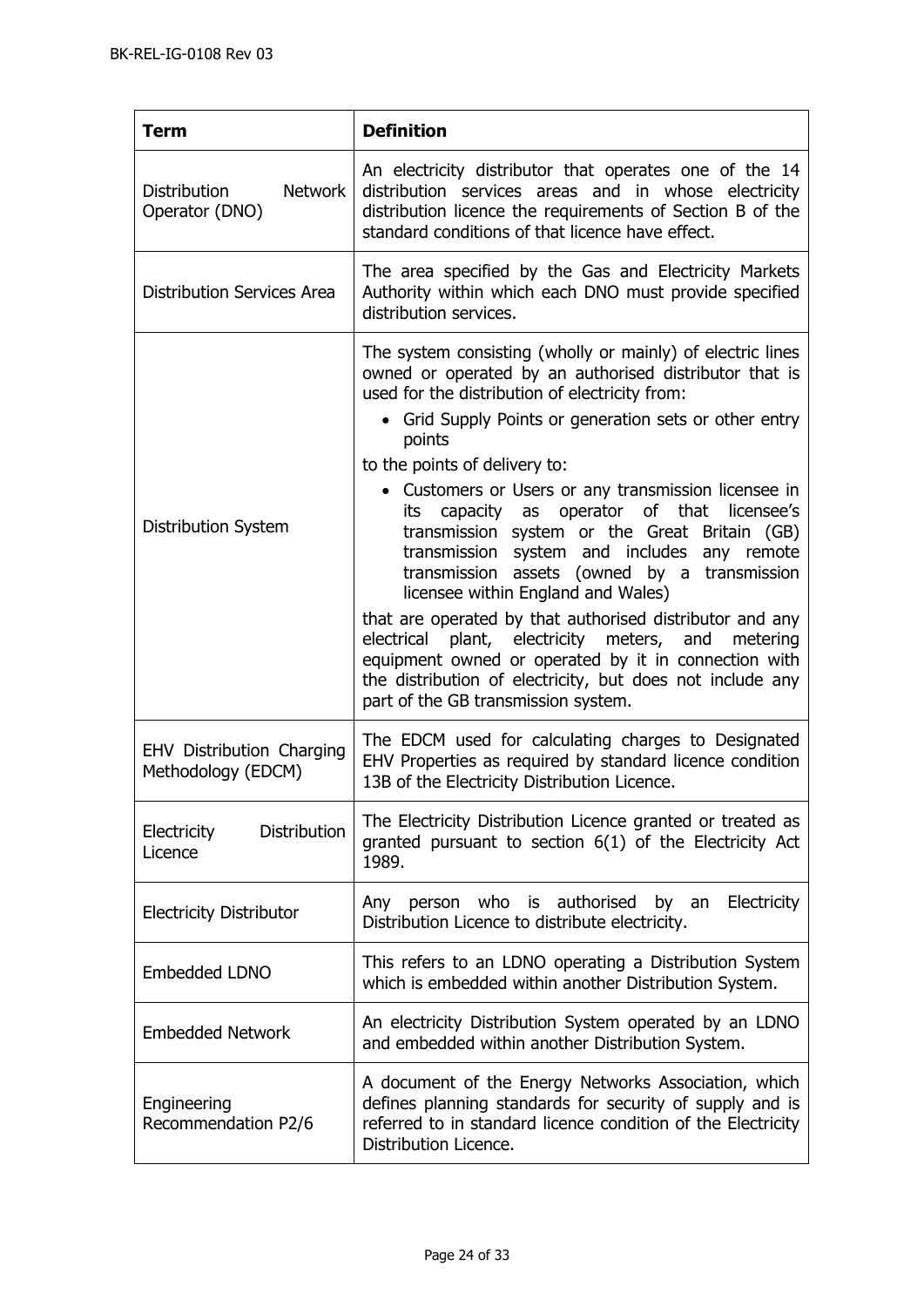| <b>Term</b>                                                | <b>Definition</b>                                                                                                                                                                                                                                                                      |
|------------------------------------------------------------|----------------------------------------------------------------------------------------------------------------------------------------------------------------------------------------------------------------------------------------------------------------------------------------|
| <b>Entry Point</b>                                         | A boundary point at which electricity is exported onto a<br>Distribution System from a connected installation or from<br>another Distribution System, not forming part of the total<br>system (boundary point and total system having the<br>meaning given to those terms in the BSC). |
| <b>Exit Point</b>                                          | A point of connection at which a supply of electricity may<br>flow from the Distribution System to the Customer's<br>installation or User's installation or the Distribution<br>System of another person.                                                                              |
| Extra-High Voltage (EHV)                                   | Nominal voltages of 22kV and above.                                                                                                                                                                                                                                                    |
| <b>Gas and Electricity Markets</b><br>Authority (GEMA)     | As established by the Utilities Act 2000.                                                                                                                                                                                                                                              |
| Grid Supply Point (GSP)                                    | metered connection<br>between the<br>National<br>Grid<br>A<br>Electricity Transmission system and<br>the licensee's<br>Distribution System at which electricity flows to or from<br>the Distribution System.                                                                           |
| <b>GSP Group</b>                                           | A distinct electrical system that is supplied from one or<br>more GSPs for which total supply into the GSP Group can<br>be determined for each half hour.                                                                                                                              |
| High Voltage (HV)                                          | Nominal voltages of at least 1kV and less than 22kV.                                                                                                                                                                                                                                   |
| <b>Intermittent Generation</b>                             | Defined in DCUSA Schedule 16 as a generation plant<br>where the energy source of the prime mover cannot be<br>made available on demand, in accordance to the<br>definitions in Engineering Recommendation P2/6. These<br>include wind, tidal, wave, photovoltaic and small hydro.      |
| Settlement<br>Invalid<br>Combination                       | A Settlement combination that is not recognised as a<br>market domain data<br>combination<br>valid<br>in<br>see<br>https://www.elexonportal.co.uk/MDDVIEWER.                                                                                                                           |
| <b>kVA</b>                                                 | Kilovolt amperes.                                                                                                                                                                                                                                                                      |
| kVArh                                                      | Kilovolt ampere reactive hour.                                                                                                                                                                                                                                                         |
| kW                                                         | Kilowatt.                                                                                                                                                                                                                                                                              |
| kWh                                                        | Kilowatt hour (equivalent to one "unit" of electricity).                                                                                                                                                                                                                               |
| <b>Distribution</b><br>Licensed<br>Network Operator (LDNO) | The holder of a licence in respect of electricity distribution<br>activities in Great Britain.                                                                                                                                                                                         |
| Line Loss Factor (LLF)                                     | The factor that is used in Settlement to adjust the<br>Metering System volumes to take account of losses on<br>the Distribution System.                                                                                                                                                |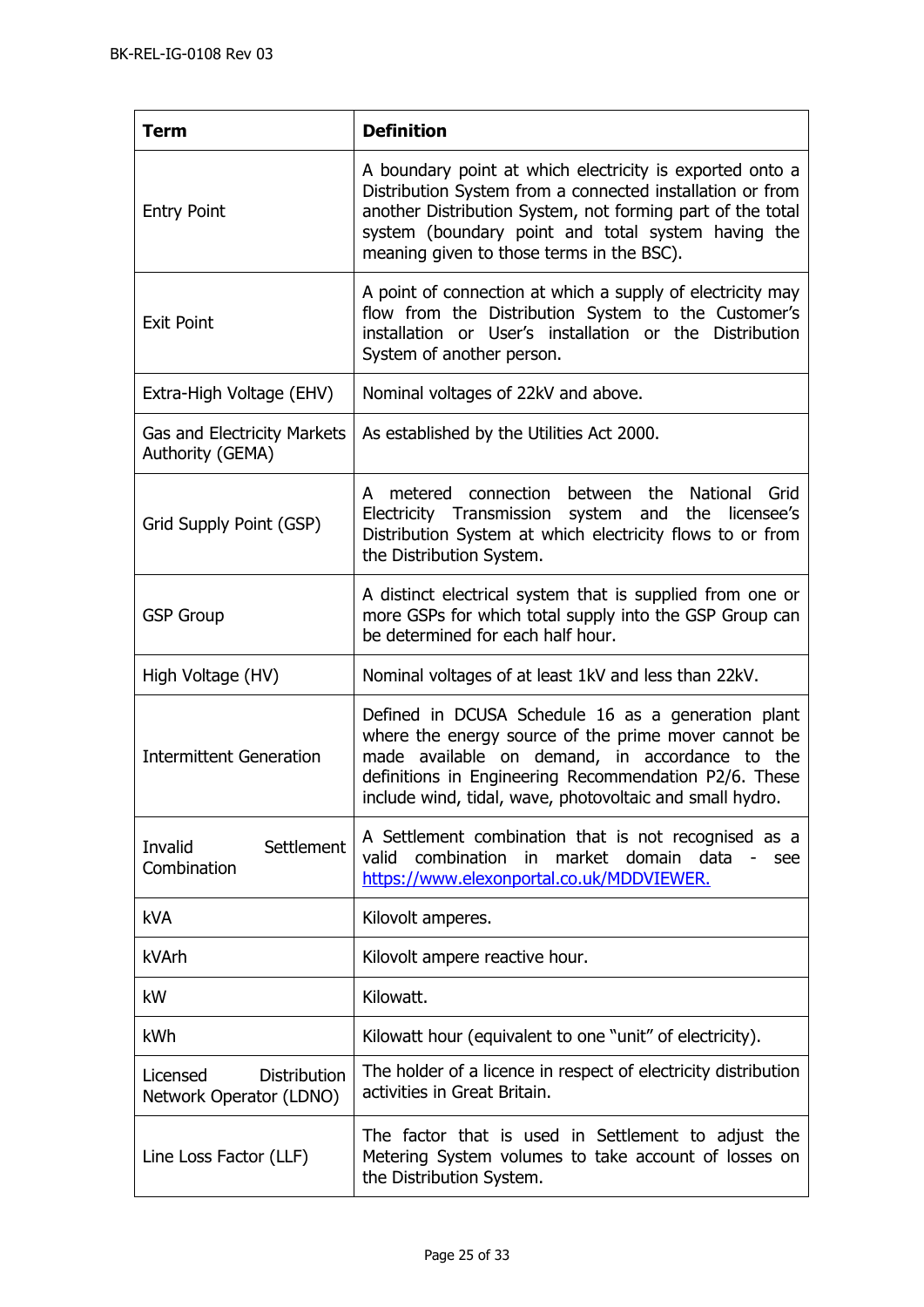| <b>Term</b>                          | <b>Definition</b>                                                                                                                                                                                                                                                                                                                                                                                                                                                                                                                                                                                                                                                                                                                                                                                                                        |  |
|--------------------------------------|------------------------------------------------------------------------------------------------------------------------------------------------------------------------------------------------------------------------------------------------------------------------------------------------------------------------------------------------------------------------------------------------------------------------------------------------------------------------------------------------------------------------------------------------------------------------------------------------------------------------------------------------------------------------------------------------------------------------------------------------------------------------------------------------------------------------------------------|--|
| Line Loss Factor Class<br>(LLFC)     | An identifier assigned to an SVA metering system which<br>is used to assign the LLF and Use of System Charges.                                                                                                                                                                                                                                                                                                                                                                                                                                                                                                                                                                                                                                                                                                                           |  |
| Load Factor                          | annual consumption (kWh)<br>$maximum\ demand\ (kW) \times hours\ in\ year$                                                                                                                                                                                                                                                                                                                                                                                                                                                                                                                                                                                                                                                                                                                                                               |  |
| Low Voltage (LV)                     | Nominal voltages below 1kV.                                                                                                                                                                                                                                                                                                                                                                                                                                                                                                                                                                                                                                                                                                                                                                                                              |  |
| Domain<br>Market<br>Data<br>(MDD)    | MDD is a central repository of reference data available to<br>all Users involved in Settlement. It is essential to the<br>operation of SVA trading arrangements.                                                                                                                                                                                                                                                                                                                                                                                                                                                                                                                                                                                                                                                                         |  |
| Maximum Export Capacity<br>(MEC)     | The MEC of apparent power expressed in kVA that has<br>been agreed can flow through the entry point to the<br>Distribution System from the Customer's installation as<br>specified in the Connection Agreement.                                                                                                                                                                                                                                                                                                                                                                                                                                                                                                                                                                                                                          |  |
| Maximum Import Capacity<br>(MIC)     | The MIC of apparent power expressed in kVA that has<br>been agreed can flow through the exit point from the<br>Distribution System to the Customer's installation as<br>specified in the Connection Agreement.                                                                                                                                                                                                                                                                                                                                                                                                                                                                                                                                                                                                                           |  |
| <b>Measurement Class</b>             | A classification of metering systems used in the BSC<br>which indicates how consumption is measured, i.e.:<br>Measurement class $A - non-half-hourly$ metering<br>equipment;<br>Measurement class $B$ – non-half-hourly unmetered<br>$\bullet$<br>supplies;<br>Measurement class $C -$ half-hourly metering<br>equipment at or above 100kW premises;<br>Measurement class $D - \text{half-hourly}$ unmetered<br>$\bullet$<br>supplies;<br>Measurement class $E -$ half-hourly metering<br>equipment below 100kW premises with CT;<br>Measurement class $F - \text{half}$ hourly metering<br>equipment at below 100kW premises with CT or<br>whole current, and at domestic premises; and<br>Measurement class $G - \text{half}$ hourly metering<br>equipment at below 100kW premises with whole<br>current and not at domestic premises. |  |
| Timeswitch<br>Meter<br>Code<br>(MTC) | MTCs are three digit codes allowing suppliers to identify<br>the metering installed in Customers' premises.<br><b>They</b><br>indicate whether the meter is single or multi-rate, pre-<br>payment or credit, or whether it is 'related' to another<br>meter. Further information can be found in MDD.                                                                                                                                                                                                                                                                                                                                                                                                                                                                                                                                    |  |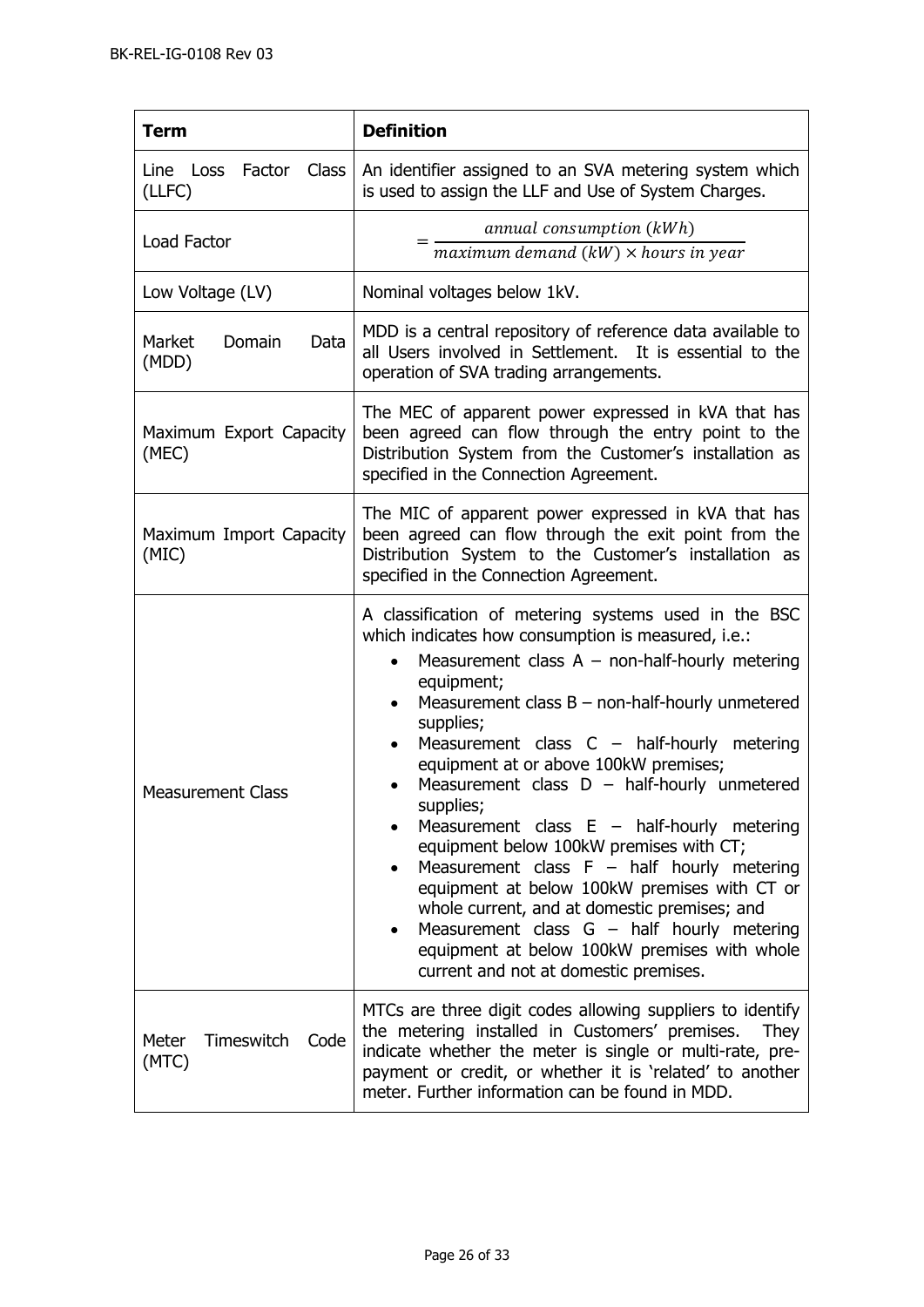| <b>Term</b>                                                    | <b>Definition</b>                                                                                                                                                                                                                                                                                                                                                                                                                                                                                                      |
|----------------------------------------------------------------|------------------------------------------------------------------------------------------------------------------------------------------------------------------------------------------------------------------------------------------------------------------------------------------------------------------------------------------------------------------------------------------------------------------------------------------------------------------------------------------------------------------------|
| <b>Metering Point</b>                                          | The point at which electricity that is exported to or<br>imported from the licensee's Distribution System is<br>measured, is deemed to be measured, or is intended to<br>be measured and which is registered pursuant to the<br>provisions of the MRA. For the purposes of this<br>statement, GSPs are not 'metering points'.                                                                                                                                                                                          |
| Metering<br>Point<br>Administration<br><b>Number</b><br>(MPAN) | A number relating to a Metering Point under the MRA.                                                                                                                                                                                                                                                                                                                                                                                                                                                                   |
| <b>Metering System</b>                                         | Particular commissioned metering equipment installed for<br>the purposes of measuring the quantities of exports<br>and/or imports at the exit point or entry point.                                                                                                                                                                                                                                                                                                                                                    |
| Metering System Identifier<br>(MSID)                           | MSID is a term used throughout the BSC and its<br>subsidiary documents and has the same meaning as<br>MPAN as used under the MRA.                                                                                                                                                                                                                                                                                                                                                                                      |
| Master Registration<br>Agreement (MRA)                         | The MRA is an Agreement that sets out terms for the<br>provision of Metering Point Administration Services<br>(MPAS) Registrations, and procedures in relation to the<br>Change of Supplier to any premise/metering point.                                                                                                                                                                                                                                                                                             |
| <b>Nested Networks</b>                                         | This refers to a situation where there is more than one<br>level of Embedded Network and therefore nested<br>Distribution Systems between LDNOs (e.g.<br>host<br>$DNA \rightarrow primary$ nested $DNA \rightarrow secondary$ secondary<br>nested<br>$DNA \rightarrow customer$ ).                                                                                                                                                                                                                                     |
| Non-Intermittent<br>Generation                                 | Defined in DCUSA Schedule 16 as a generation plant<br>where the energy source of the prime mover can be<br>made available on demand, in accordance to the<br>definitions in Engineering Recommendation P2/6. The<br>generator can choose when to operate, and bring more<br>benefits to the network if it runs at times of high load.<br>These include Combined Cycle Gas Turbine (CCGT), gas<br>generators, landfill, sewage, biomass, biogas, energy<br>crop, waste incineration and combine heat and power<br>(CHP) |
| Ofgem                                                          | Office of Gas and Electricity Markets - Ofgem is governed<br>by GEMA and is responsible for the regulation of the<br>distribution companies.                                                                                                                                                                                                                                                                                                                                                                           |
| Profile Class (PC)                                             | A categorisation applied to NHH MPANs and used in<br>Settlement to group Customers with similar consumption<br>patterns to enable the calculation of consumption<br>profiles.                                                                                                                                                                                                                                                                                                                                          |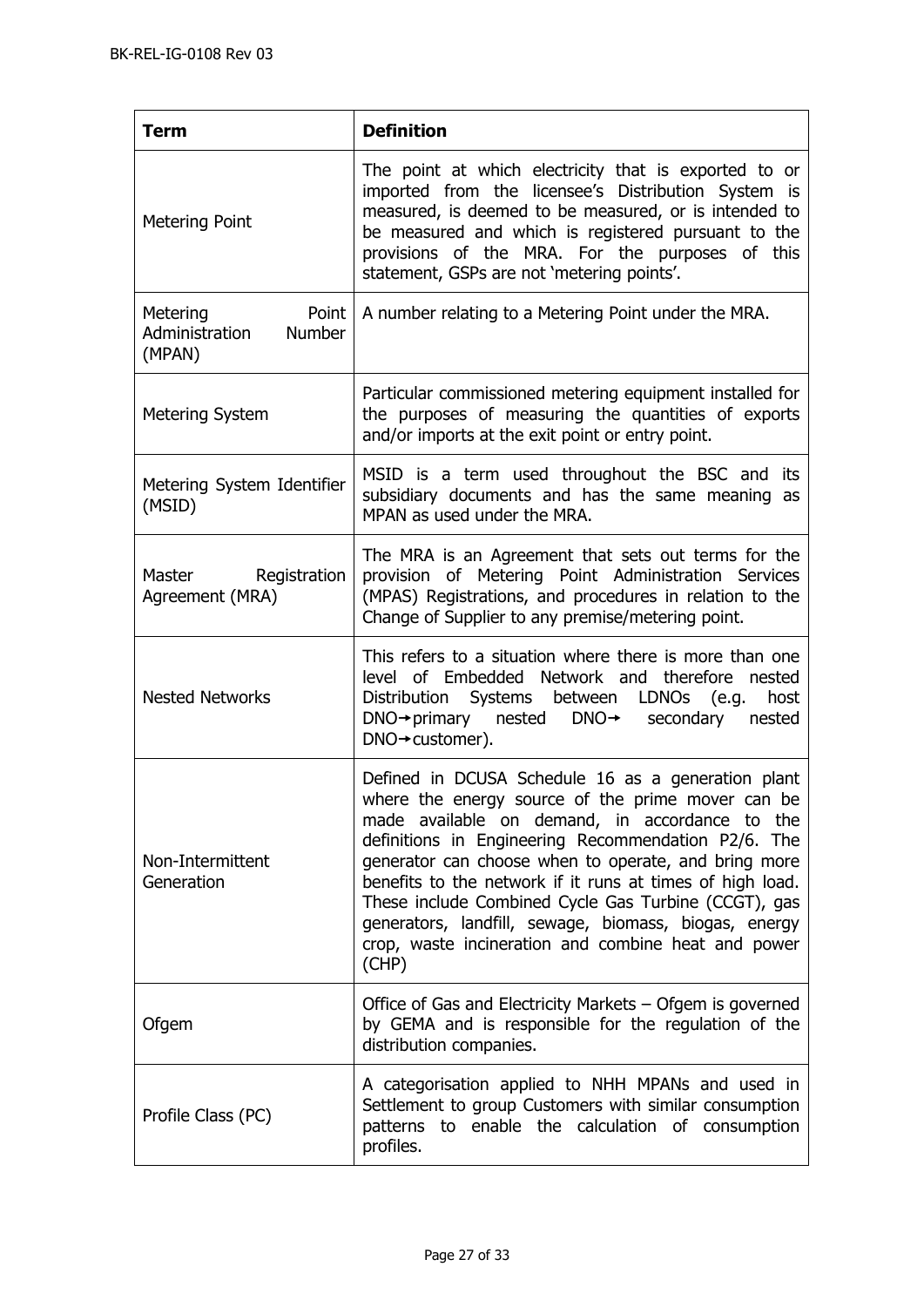| <b>Term</b>                                       | <b>Definition</b>                                                                                                                                                                                               |
|---------------------------------------------------|-----------------------------------------------------------------------------------------------------------------------------------------------------------------------------------------------------------------|
| Settlement                                        | The determination and settlement of amounts payable in<br>respect of charges (including reconciling charges) in<br>accordance with the BSC.                                                                     |
| Settlement Class (SC)                             | The combination of Profile Class, Line Loss Factor Class,<br>Pattern Regime and Standard<br>Settlement<br>Time<br>Configuration, by Supplier within a GSP group and used<br>for Settlement.                     |
| Standard<br>Settlement<br>Configuration (SSC)     | A standard metering configuration relating to a specific<br>combination of Time Pattern Regimes.                                                                                                                |
| Supercustomer                                     | The method of billing Users for use of system on an<br>aggregated basis, grouping together consumption and<br>standing charges for all similar NHH metered Customers<br>or aggregated HH metered Customers.     |
| <b>DU<sub>o</sub>S</b><br>Supercustomer<br>Report | A report of profiled data by Settlement Class providing<br>counts of MPANs and units consumed.                                                                                                                  |
| Supplier                                          | An organisation with a supply licence responsible for<br>electricity supplied to and/or exported from a metering<br>point.                                                                                      |
| Supplier Volume Allocation<br>(SVA)               | As defined in the BSC.                                                                                                                                                                                          |
| Regime<br>Time<br>Pattern<br>(TPR)                | The pattern of switching behaviour through time that one<br>or more meter registers follow.                                                                                                                     |
| <b>Unmetered Supplies</b>                         | Exit points deemed to be suitable as unmetered supplies<br>as permitted in the Electricity (Unmetered<br>Supply)<br>Regulations 2001 and where operated in accordance with<br>BSC procedure 520 <sup>14</sup> . |
| Use of System Charges                             | Charges which are applicable to those parties which use<br>the Distribution System.                                                                                                                             |
| <b>User</b>                                       | Someone that has a use of system agreement with the<br>LDNO e.g. a supplier, generator or other LDNO.                                                                                                           |

 $\overline{a}$ 

 $14$  Balancing and Settlement Code Procedures are available from <http://www.elexon.co.uk/pages/bscps.aspx>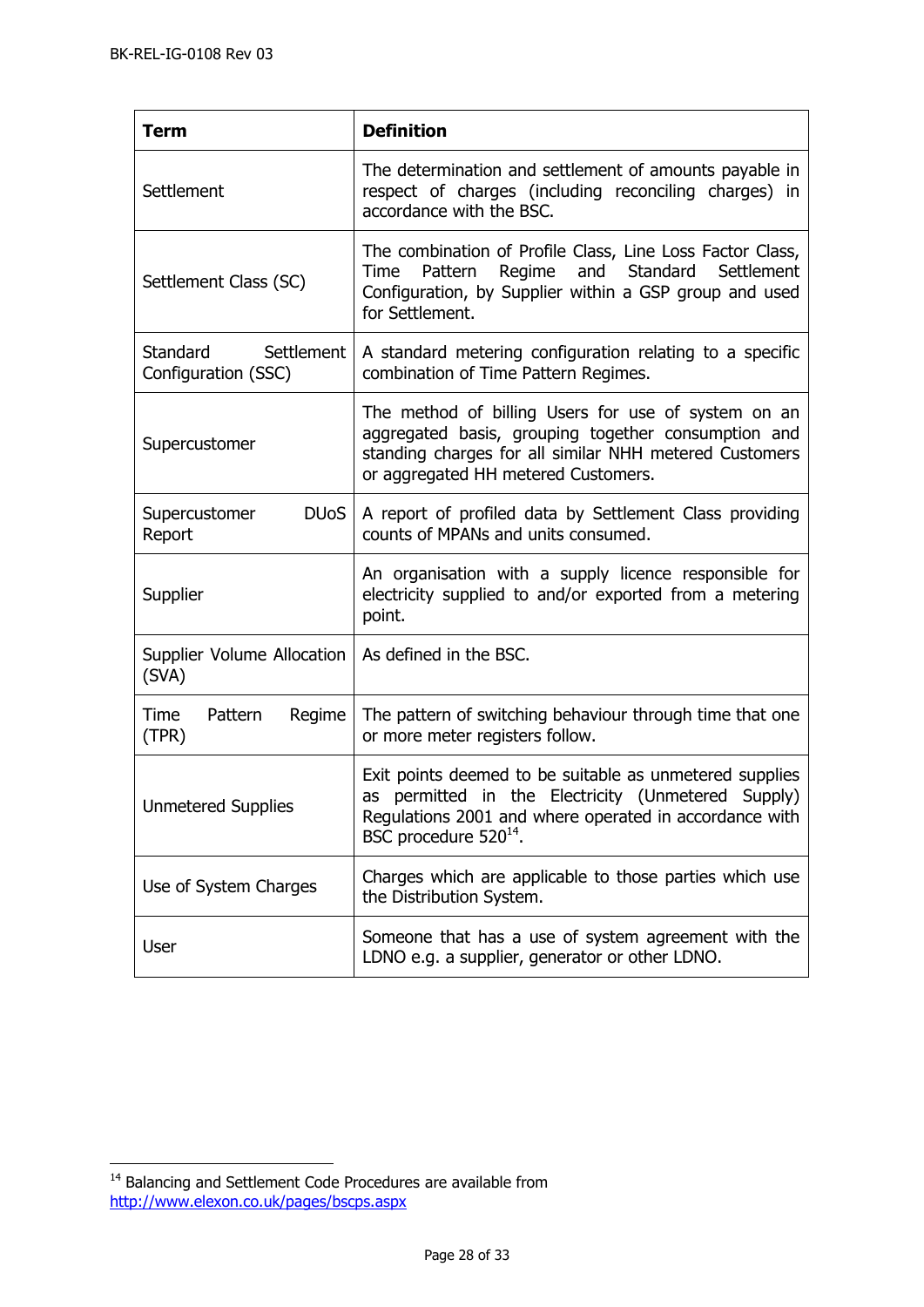# <span id="page-28-0"></span>**APPENDIX 2 - GUIDANCE NOTES<sup>15</sup>**

#### <span id="page-28-1"></span>**Background**

The electricity bill from your Supplier contains an element of charge to cover electricity distribution costs. This distribution charge covers the cost of operating and maintaining a safe and reliable Distribution System that forms the 'wires' that transport electricity between the national transmission system and end users such as homes and businesses. Our Distribution System includes overhead lines, underground cables, as well as substations and transformers.

In most cases, your Supplier is invoiced for the distribution charge and this is normally part of your total bill. In some cases, for example business users, the supplier may pass through the distribution charge as an identifiable line item on the electricity bill.

Where electricity is generated at a property your Supplier may receive a credit for energy that is exported on to the Distribution System. These credits are intended to reflect that the exported generation may reduce the need for traditional demand led reinforcement of the Distribution System.

Understanding your distribution charges could help you reduce your costs and increase your credits. This is achieved by understanding the components of the charge to help you identify whether there may be opportunities to change the way you use the Distribution System.

#### <span id="page-28-2"></span>**Meter point administration**

 $\overline{a}$ 

We are responsible for managing the electricity supply points that are connected to our Distribution System. Typically every supply point is identified by a Meter Point Administration Number (MPAN). A few supply points may have more than one MPAN depending on the metering configuration (e.g. a school which may have an MPAN for the main supply and a MPAN for catering).

The full MPAN is a 21 digit number, preceded by an 'S'. The MPAN applicable to a supply point is found on the electricity bill from your Supplier. This number enables you to establish who your electricity distributor is, details of the characteristics of the supply and importantly the distribution charges that are applicable to your premise.

The 21-digit number is normally presented in two sections as shown in the following diagram. The top section is supplementary data which gives information about the characteristics of supply, while the bottom 'core' is the unique identifier.

 $15$  These guidance notes are provided for additional information and do not form part of the application of charges.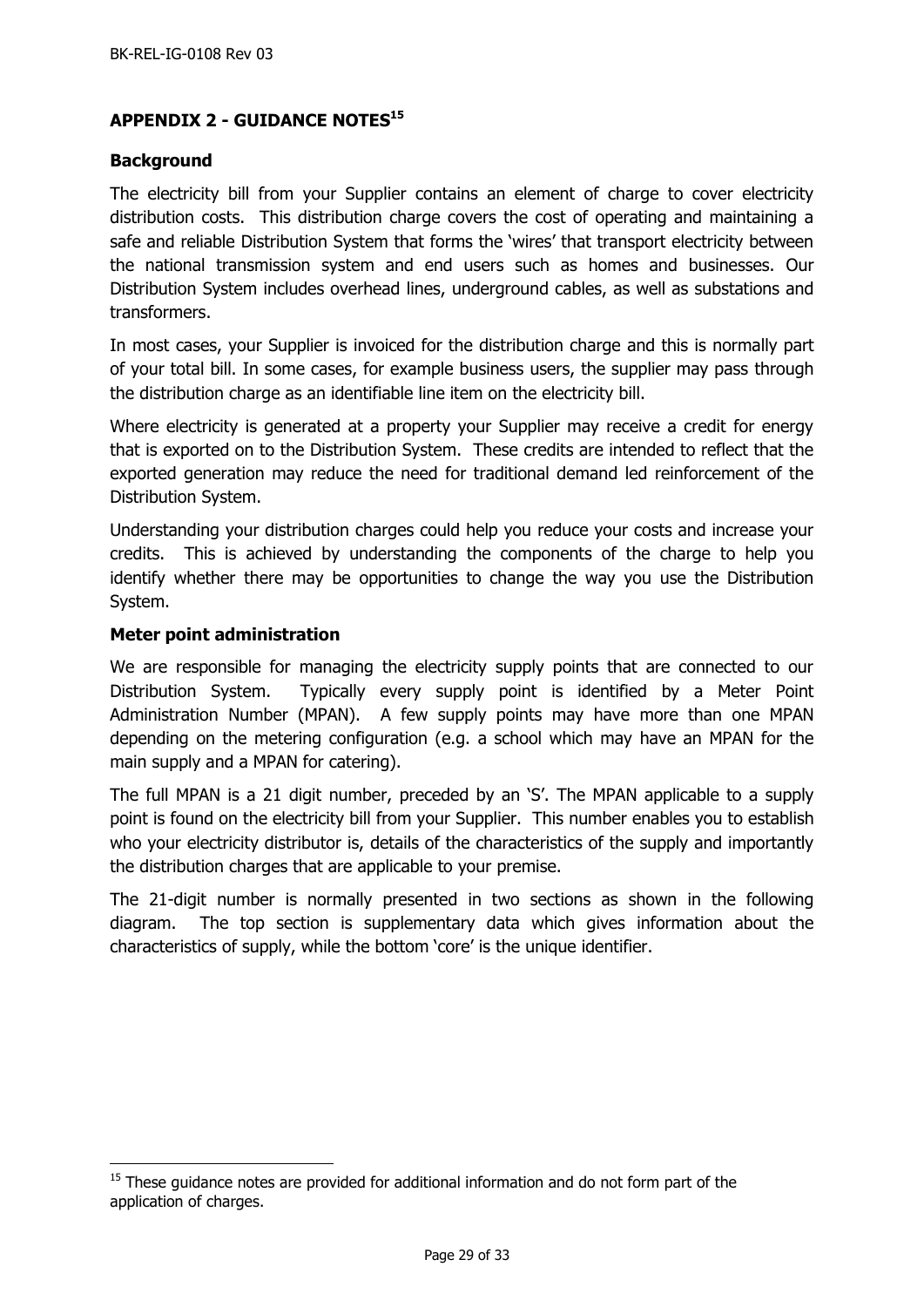#### Full MPAN diagram



Generally, you will only need to know the Distributor ID and line loss factor class to identify the distribution charges for your premise. However, there are some premises where charges are specific to that site. In these instances the charges are identified by the core MPAN. The Distributor ID for ETCL is 27. Other Distributor IDs can be referenced in the glossary.

Additionally it can be useful to understand the profile class provided in the supplementary data. The profile class will be a number between 00 and 08. The following list provides details of the allocation of profile classes to types of customers:

- '01' Domestic customers with unrestricted supply
- '02' Domestic customers with restricted load, for example off-peak heating
- '03' Non-domestic customers with unrestricted supply
- '04' Non-domestic customers with restricted load, for example offpeak heating
- '05' Non-domestic maximum demand customers with a Load Factor of less than 20%
- '06' Non-domestic maximum demand customers with a Load Factor between 20% and 30%
- '07' Non-domestic maximum demand customers with a Load Factor between 30% and 40%
- '08' Non-domestic maximum demand customers with a Load Factor over 40% or non-half-hourly metered generation customers
- '00' Half-hourly metered demand and generation customers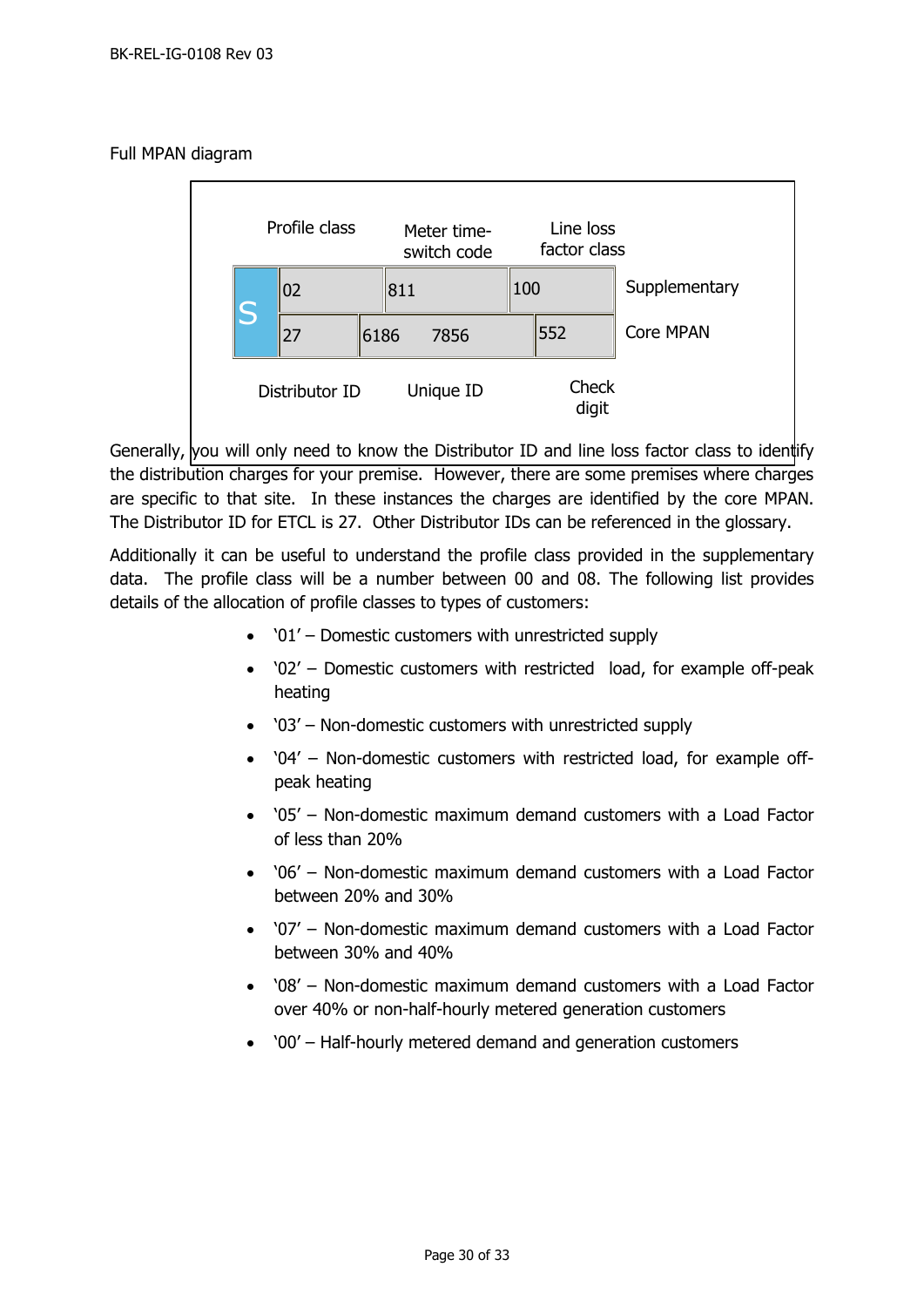Unmetered Supplies will be allocated to profile class 01, 08 and 00 depending on the type of load or the measurement method of the load.

The allocation of the profile class will affect your charges. If you feel that you have been allocated the wrong profile class, please contact your Supplier as they are responsible for this.

#### <span id="page-30-0"></span>**Your charges**

All distribution charges that relate to our Distributor ID 27 are provided in this statement.

You can identify your charges by referencing your line loss factor class, from Annex 1. If the MPAN is for a Designated EHV Property then the charges will be found in Annex 2. In a few instances, the charges maybe contained in Annex 3. When identifying charges in Annex 2, please note that some line loss factor classes have more than one charge. In this instance you will need to select the correct charge by cross referencing with the core MPAN provided in the table.

Once you have identified which charge structure applies to your MPAN then you will be able to calculate an estimate of your distribution charge using the calculator provided in the spreadsheet 'Schedule of charges and other tables' found in the sheet called 'Charge Calculator'. This spreadsheet can be downloaded from [http://www.gtc-uk.co.uk/about](http://www.gtc-uk.co.uk/about-us/our-regulated-businesses)[us/our-regulated-businesses.](http://www.gtc-uk.co.uk/about-us/our-regulated-businesses)

## <span id="page-30-1"></span>**Reducing your charges**

The most effective way to reduce your energy charges is to reduce your consumption by switching off or using more energy efficient appliances. However, there are also other potential opportunities to reduce your distribution charges; for example, it may be beneficial to shift demand or generation to a better time period. Demand use is likely to be cheaper outside peak periods and generation credits more beneficial, although the ability to directly benefit will be linked to the structure of your supply charges.

The calculator mentioned above provides the opportunity to establish a forecast of the change in distribution charges that could be achieved if you are able to change any of the consumption related inputs.

#### <span id="page-30-2"></span>**Reactive power and reactive power charges**

Reactive power is a separately charged component of connections that are half-hourly metered. Reactive power charges are generally avoidable if 'best practice' design of the properties' electrical installation has been provided in order to maintain a power factor between 0.95 and unity at the Metering Point.

Reactive Power (kVArh) is the difference between working power (active power measured in kW) and total power consumed (apparent power measured in kVA). Essentially it is a measure of how efficiently electrical power is transported through an electrical installation or a Distribution System.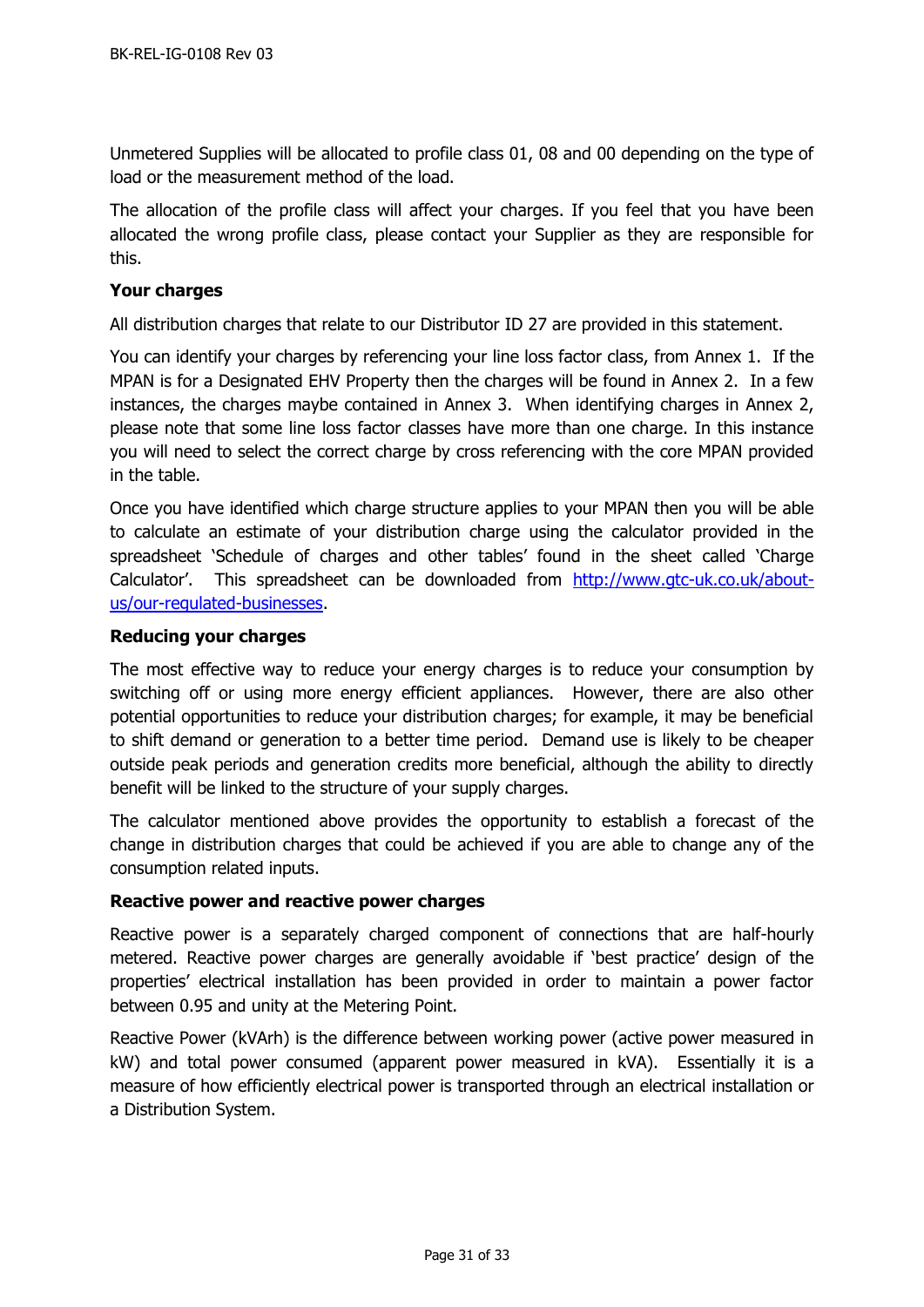Power flowing with a power factor of unity results in the most efficient loading of the Distribution System. Power flowing with a power factor of less than 0.95 results in much higher losses in the Distribution System, a need to potentially provide higher capacity electrical equipment and consequently a higher bill for you, the consumer. A comparatively small improvement in power factor can bring about a significant reduction in losses since losses are proportional to the square of the current.

Different types of electrical equipment require some 'reactive power' in addition to 'active power' in order to work effectively. Electric motors, transformers and fluorescent lighting, for example, may produce poor power factors due to the nature of their inductive load. However, if good design practice is applied then the poor power factor of appliances can be corrected as near as possible to source. Alternatively poor power factor can be corrected centrally near to the meter.

There are many advantages that can be achieved by correcting poor power factor. These include: reduced energy bills through lower reactive charges, lower capacity charges and reduced power consumption and reduced voltage drop in long cable runs.

## <span id="page-31-0"></span>**Site-specific EHV charges**

ENC does not have any EHV sites